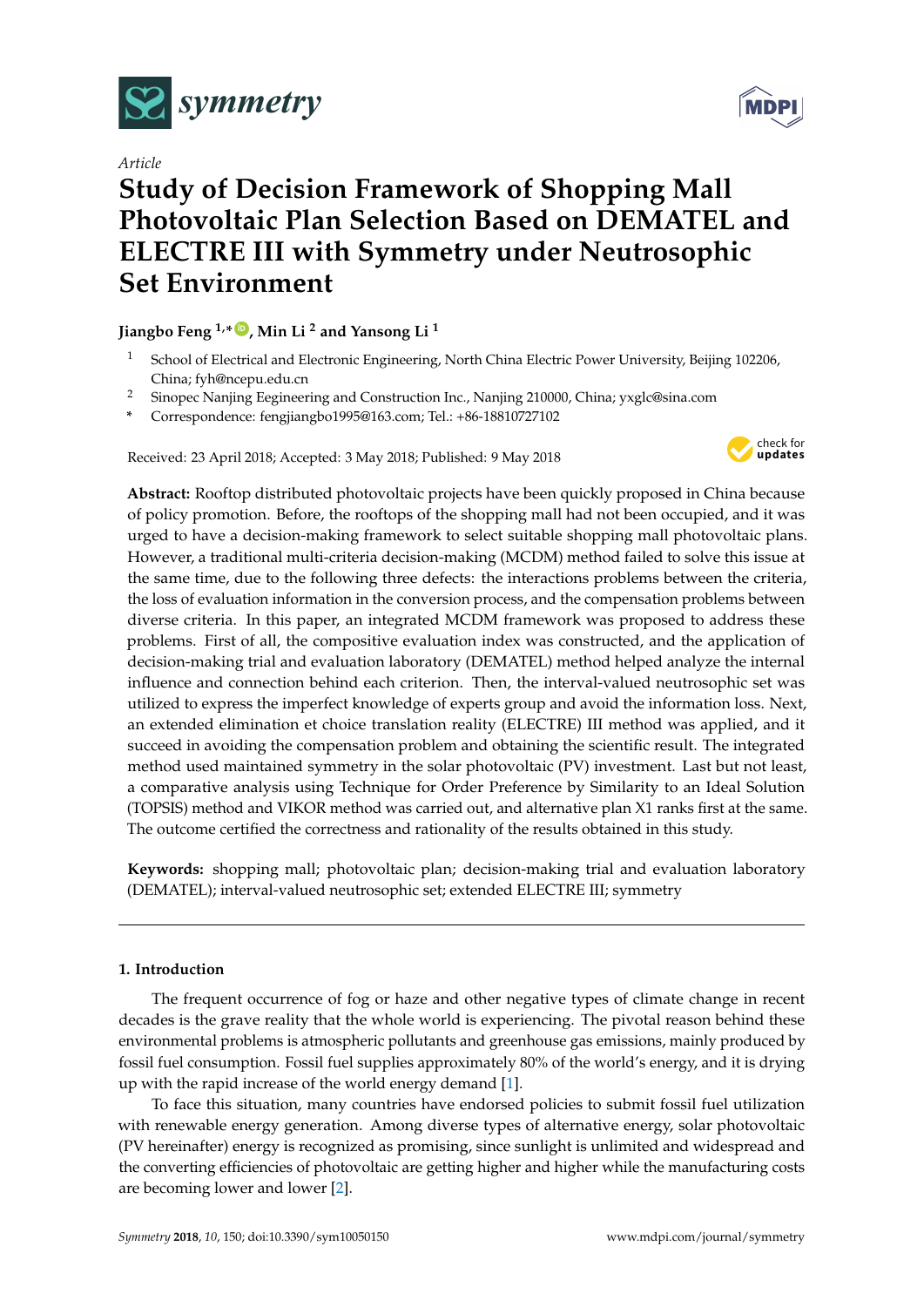The past five years has witnessed the astonishing increase in installed cumulative globe solar PV The past five years has witnessed the astonishing increase in installed cumulative globe solar capacity, which nearly quintupled from 70 GW in 2011, to 275 GW in 2016. China is following the worldwide trend with solar PV rapid development and gained the number one cumulative PV capacity worldwide trend with solar PV rapid development and gained the number one cumulative PV of 65.57 GW in 2016. It is worth noting that the large-scale ground PV power station, newly installed, had 28.45 GW capacity this year, and grew by 75% compared to the last year, accounting for 89% of all new PV power plants in 2016, while the distributed PV, newly installed, with 3.66 GW capacity this year, increased by 45% in comparison to last year, and accounted for  $11\%$  of capacity of new installations in 2016. The scale of distributed PV development is significantly lower than that of the large-scale ground PV. the large-scale ground PV.

Under these circumstances, the China authorities have launched the feed in tariff adjustment. Under these circumstances, the China authorities have launched the feed in tariff adjustment. The feed in tariff of ground solar PV generation will decrease to some extent, but in contrast to that The feed in tariff of ground solar PV generation will decrease to some extent, but in contrast to that of distributed PV, will not decrease at all. As shown in Figure [1,](#page-1-0) according to the 13th five-year (2016–2020) solar energy planning objectives of China, the goal is to build a total installed capacity of 150 GW solar PV, in which more than 40% of the new installed capacity will be from distributed PV, and to build 100 distributed PV demonstration areas. In fact, China is a country with high potential of solar radiation, and of generous policy subsidies to promote achieving the ambitious plan. Obviously, in China, distributed solar PV generation is government encouraged, well-resourced, in China, distributed solar PV generation is government encouraged, well-resourced, environmentally friendly, and closely following the world trend. It is worth considering investment in environmentally friendly, and closely following the world trend. It is worth considering investment such a promising project. in such a promising project.

<span id="page-1-0"></span>

**Figure 1.** Chinese photovoltaic power structure, 2012–2016. **Figure 1.** Chinese photovoltaic power structure, 2012–2016.

Numerous vacant roofs of building or structures in the cities provide the best-fitting location for distributed solar PV, and farsighted investors have been preempting outstanding roof resources. There are various types of buildings, such as government building, hospitals, schools, coliseums, or residential and industrial buildings. Among all these types, the shopping centers possesses plenty of advantages, superior to the other types of buildings, and are one of the most promising places worth preempting for PV installation. preempting for PV installation.

First of all, previous construction characters of shopping centers facilitate the rooftop PV First of all, previous construction characters of shopping centers facilitate the rooftop PV installation. According to literature [\[3](#page-18-2)], the availability rate of roof space is between 60% and 65% shopping malls, but just 22% and 50% in residential buildings. That is to say, double or triple PV in shopping malls, but just 22% and 50% in residential buildings. That is to say, double or triple PV capacity can be installed in the former roofs, compared to the latter one. Secondly, the shopping malls need a large amount of electricity consumption daily, the most generation can feed the themselves-consumption. Besides, it is usually cited in downtown areas and populated areas. On the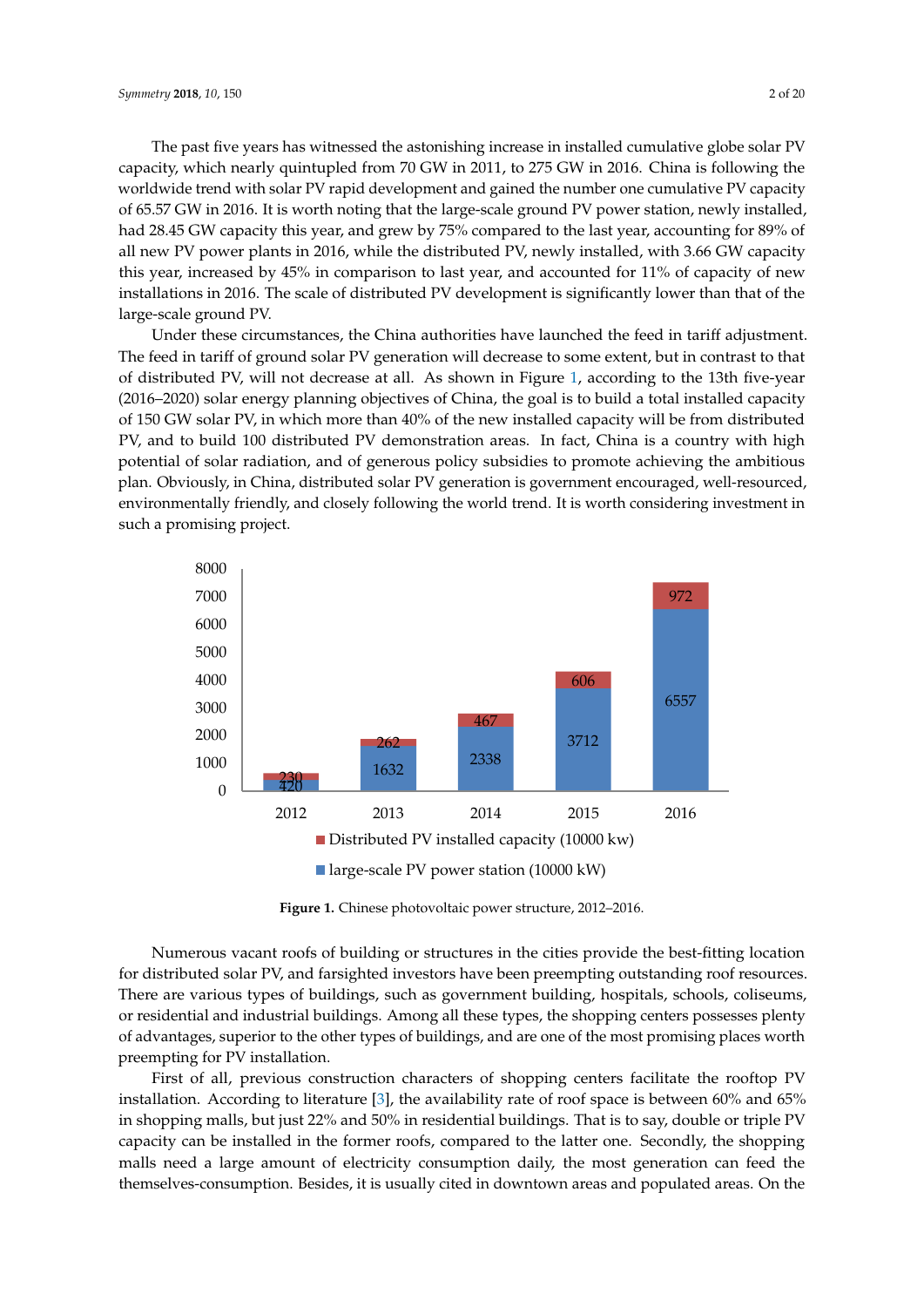one hand, there have a so complete transmission and distribution network that the surplus generation can efficiently feed local electricity consumption. On the other hand, brand advertisement and promotion of the PV manufacturer and the rising level of awareness of the citizen towards sustainable efforts can be greatly obtained for the large visitors there. Last but not least, facing the non-manageable feature through electricity generation in PV facilities, technical management measures need to be taken for protecting distribution system [\[4\]](#page-18-3). Fortunately, the shopping malls equipped professional staff and equipment for energy supply, security, air conditioning, and so on. So, the previous staff in shopping malls can condemn the whole new challenge to reduce the extra expenditure in PV management.

It is desirable to adopt a proper methodology for evaluating the shopping mall PV plan in order to demonstrate the optimal possible selections for an investment. Since the following three problems existed in this issue, which are the interaction problems between the criteria, the loss of evaluation information in the conversion process, and the compensation problems between diverse criteria. There is no doubt that traditional multi-criteria decision-making (MCDM) method failed to solve the three problems at the same time. Nevertheless, the decision-making trial and evaluation laboratory (DEMATEL) method can help analyze the internal influence and connection behind each criterion, and the interval-valued neutrosophic set is accomplished in expressing the imperfect knowledge of experts group. Besides, an extended ELECTRE III method as an outstanding outranking method can succeed in avoiding the compensation problem, and the integrated method used maintained symmetry in the solar PV investment. Therefore, in this context, the integrated DEMATEL method and extended ELECTRE III method under interval-valued neutrosophic set environment for searching the optimal shopping mall solar PV plan has been devised.

## **2. Literature Review**

MCDM (multi-criteria decision-making) has been successfully applied in energy planning problems. For example, a review of MCDM methods towards renewable energy development identified MCDM methods as one of the most suitable tools to finding optimal results concerned with energy planning progress in complex scenarios, including various indicators, and conflicting objectives and criteria [\[5\]](#page-18-4). For example, Fausto Cavallaro et al. use an intuitionistic fuzzy multi-criteria approach combined with fuzzy entropy to rank different solar-hybrid power plants successfully [\[6\]](#page-18-5).

In a real case, it is different for decision makers to express preferences when facing inaccurate, uncertain, or incomplete information. Although the fuzz set, intuitionistic fuzzy sets, interval-valued intuitionistic fuzzy sets, and hesitant fuzzy sets can address the situation. However, when being asked the evaluation on a certain statement, the experts can use the interval-valued neutrosophic set (IVNNS) expressing the probability that the statement is true, false, and the degree of uncertainty can be accurately described, respectively [\[7\]](#page-18-6). The IVNNS, combined with outrank methods, has addressed many MCDM problems successfully [\[8\]](#page-18-7). For example, the IVNNS combined with VIKOR was applied to solve selection of location for a logistic terminal problem [\[9\]](#page-18-8). Hong-yu Zhang et al. developed two interval neutrosophic number aggregation operators and applied them to explore multi-criteria decision-making problems [\[10\]](#page-18-9).

The independence of criteria remains in most of the MCDM methodologies. In recent years, lots of methods appeared to solve the problem, and the DEMATEL method is popularly used. According to the statistic censused in article [\[11\]](#page-18-10), of the use of MCDM methods in hybrid MCDM methods, the top five methods are Analytical Network Process (ANP), DEMANTEL, Analytic Hierarchy Process(AHP), TOPSIS, and VIKOR.

The DEMATEL methodology has been acknowledged as a proper tool for drawing the relationships concerning interdependencies and the intensity of interdependence between complex criteria in an evaluation index system [\[12,](#page-18-11)[13\]](#page-18-12). As a powerful tool to describe the effect relationship, it help evaluate the enablers in solar power developments [\[11\]](#page-18-10) and evaluate factors which influencing industries' electric consumption [\[14\]](#page-18-13). The application of DEMATEL contributed to determining the weight coefficient of the evaluation criteria, and successfully helped identify the suitable locations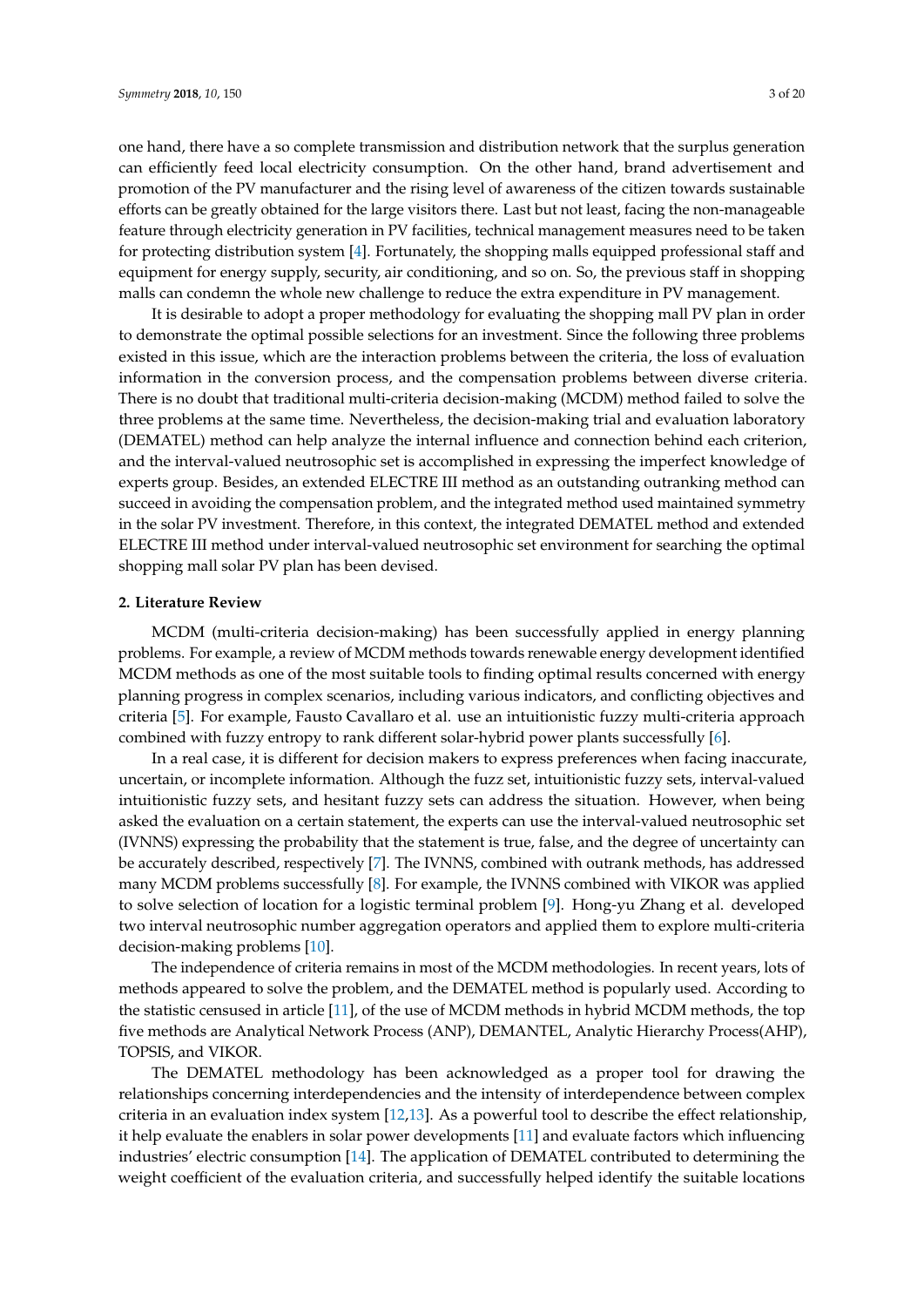for installation of wind farms. It is the DEMATEL method that helped the investors improve their decisions when there are many interrelated criteria. Thus, the connection relationship of the climate and economy criteria that exists in this study is of great need of the application of DEMATEL method.

The commonly used outrank models are TOPSIS, AHP, ANP, preference ranking organization method for enrichment evaluations(PROMETHE), and ELECTRE, of which ELECTRE methods are preferred by decision makers in energy planning progress. Among the ELECTRE methods, ELECTRE III method conveys much more information than the ELECTRE I and ELECTRE II methods [\[15\]](#page-18-14). In the literature [\[16\]](#page-18-15), economics of investment in the field of PV, an inclusive decision-making structure using ELECTRE III that would help photo voltaic (PV) system owners, bureaucrats, and the business communities to decide on PV technologies, financial support systems and business strategies were featured. ELECTRE III was used to structure a multi-criteria framework to evaluate the impact of different financial support policies on their attractiveness for domestic PV system deployment on a multinational level [\[17\]](#page-19-0). Due to the compensation problem in information processing, incomplete utilization of decision information, and information loss, ELECTRE III was chosen to build a framework for offshore wind farm site selection decision in the intuitionistic fuzzy environment. These literature studies improve the application of ELECTRE III method in the energy planning process, and terrify the effectiveness of evaluation in decision making progress [\[18\]](#page-19-1).

In conclusion, based on the mentioned evolvement, the shopping mall PV plan evaluation result will be more scientific and reasonable than before.

#### **3. Decision Framework of SMPV Plan Selection**

The evaluation criteria are basic to the entire evaluation, so that they are of great importance to the shopping mall photovoltaic plan selection. In view of the special characteristics of photovoltaic plan and the shopping malls, six factors were taken into consideration, namely architectural elements, climate, photovoltaic array, economy, risk, contribution. Table [1](#page-3-0) shows six criteria and twenty-one subcriteria.

<span id="page-3-0"></span>

| Criteria                   |                | Subcriteria                                            | <b>Resources</b>   |
|----------------------------|----------------|--------------------------------------------------------|--------------------|
|                            | a1             | Roof pitch and orientation                             | [2]                |
| (a) Architectural elements | a2             | Covering ratio                                         | $\lceil 2 \rceil$  |
|                            | a3             | PV roof space                                          | $\lceil 2 \rceil$  |
|                            | b1             | Total investment                                       | [19]               |
| (b) Economy                | b2             | Total profit                                           | [19]               |
|                            | b3             | Annual rate of return                                  | $\lceil 20 \rceil$ |
|                            | b4             | Payback year                                           | [20]               |
|                            | c1             | Annual average solar radiation $(kwh/m^2/\text{year})$ | [19,21]            |
| (c) Climate                | c2             | Land surface temperature $(^{\circ}C)$                 | [19,21]            |
|                            | c3             | Annual sunshine utilization hours (h)                  | [19,21]            |
|                            | d1             | Suitability of the local solar regime                  | $[22]$             |
| (d) Photovoltaic array     | d2             | PV area                                                | $\lceil 2 \rceil$  |
|                            | d3             | PV generation (yearly electricity generation) MWh/year | [2,19]             |
|                            | d4             | Repair and clean rate                                  | [20]               |
|                            | e <sub>1</sub> | Increase in local economy and employment               | $\left[22\right]$  |
| (e) Contribution           | e <sub>2</sub> | Publicity effects                                      | Own                |
|                            | e3             | Environment protection                                 | $[23]$             |
|                            | f1             | Grid connection risk                                   | [19]               |
| $(f)$ Risk                 | f2             | Rooftop ownership and occupancy disputes               | Own                |
|                            | f3             | Bad climate                                            | $\left[22\right]$  |
|                            | f <sub>4</sub> | Government subsidies reduction                         | Own                |

**Table 1.** Analysis of evaluation attributes of shopping centers photovoltaic plan selection.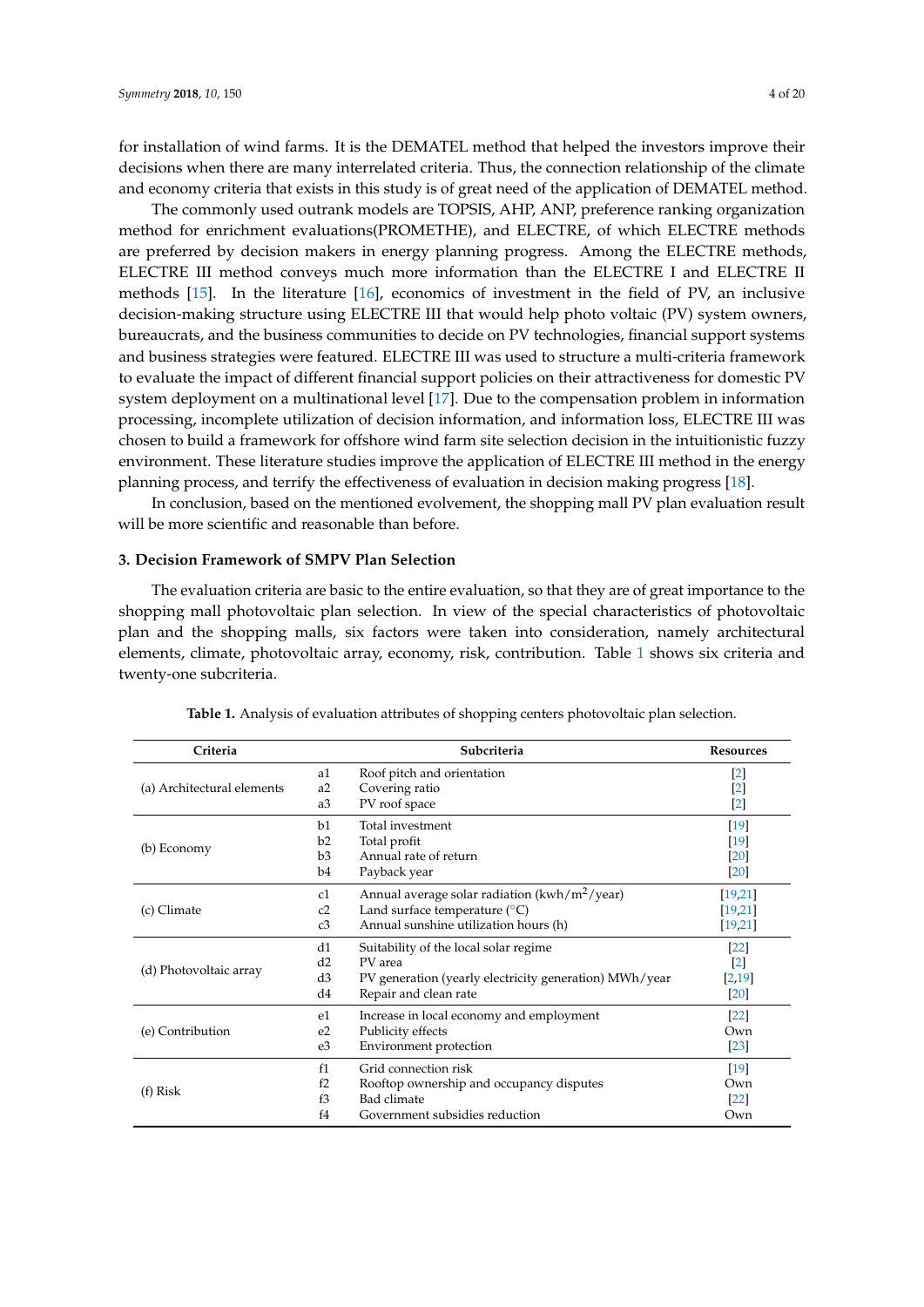#### *3.1. Architectural Elements*

Not all the shopping malls are suitable to allocate the photovoltaics, and architectural elements are the primary intrinsic limitations. Steep roof pitch and wrong orientation will increase the difficulty of allocation and maintenance. In addition, building obstructions, and vegetation shading part of the space are not able to allow for the allocation of PV equipment, which can be measured by the covering ratio estimated by Equation (2). Last but not least, the photovoltaic roof space needed to be calculated by the Equation (1). Colmenar-Santos, Antonio et al. [\[15\]](#page-18-14) assessed the photovoltaic potential in shopping malls by calculating the photovoltaic roof space. We decided to refer to this research method.

$$
RS_{PV} = RS \times \alpha \tag{1}
$$

*RSPV* is PV roof space, *RS* stand for roof space, *α* is availability ratio

$$
CR = L/(a+b) = \frac{\tan \varphi \tan (\alpha_s)^{\alpha}}{\sin \varphi \tan (\alpha_s)^{\alpha} + \sin \varphi \tan \varphi \sin (\gamma_s)^{a}}
$$
(2)

*CR* is covering ratio.  $(\alpha_s)^{\alpha}$  solar altitude angle  $(\gamma_s)^a$   $\varphi$  solar azimuth angle. The value is at nine o'clock on the winter solstice in each location.

#### *3.2. Climate*

Not all the locations of the shopping malls have the optimal climate for solar power generation. It is undoubted that the solar resource depends on local climate. Thus, the annual average solar radiation, land surface temperature, and annual sunshine utilization hours, are the four typical criteria to judge whether the local solar energy resource is in abundance.

## *3.3. Photovoltaic Array*

It is well known that the performance of photovoltaic arrays will impact the electricity generation reliability and stability. The dust in the photovoltaic cell panel will reduce the solar energy conversion efficiency, meanwhile, since the photovoltaic cell panel damage and faults are directly related to the electricity supply reliability, the repair and clean rate should be pondered. In addition, it is worth concerning whether the specified type of the photovoltaic panel is absolutely suitable to the local solar regime. The total PV area affects the electricity generated which is calculated by Equation (3). PV generation (yearly electricity generation) is estimated by Equation (4).

$$
A_{\text{panel}} = R S_{PV} \times CR \tag{3}
$$

$$
E = H \times A_{\text{panel}} \times \varepsilon \times \kappa \tag{4}
$$

*H* is the total yearly solar irradiation. *A*<sub>panel</sub> is the total area of PV panel. *ε* is the efficiency of the panel.  $\kappa$  is the comprehensive facility performance efficiency, which is 0.8 [\[19\]](#page-19-2), and 0.28 is the empirical conversion coefficient of the PV module area to the horizontal area.

#### *3.4. Economy*

It is beyond doubt that the economy of the shopping mall photovoltaic plans ought to be taken into account by the decision makers. There are plenty of studies to assess the financial aspects of the photovoltaic projects. Indrajit Das et al. [\[23\]](#page-19-6) presented an investor-oriented planning model for optimum selection of solar PV investment decisions. Rodrigues Sandy et al. [\[24\]](#page-19-7) conducted economic analysis of photovoltaic systems under China's new regulation. The economic assessment methods there are so suitable and scientific that they are worth referring to in this paper. The significant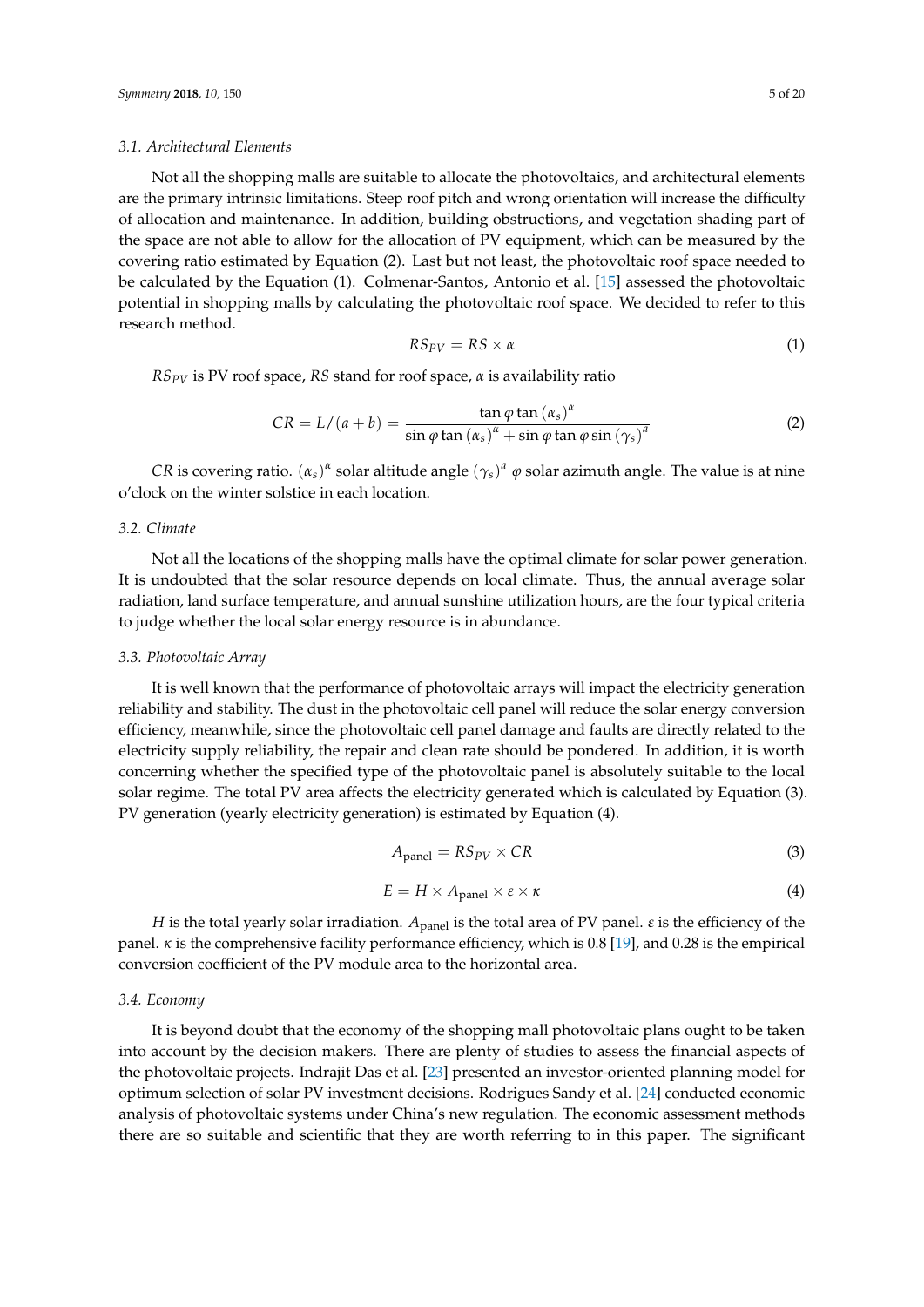economic attributes we considered are pay pack period, total investment, total profit, and annual rate of return, which are calculated by Equations (5)–(7).

$$
I = C \times A_{\text{panel}} \times \frac{p_{\text{panel}}}{a_{\text{panel}}}
$$
 (5)

*I* is the total investment, *C* is the average cost of building per W roof PV projects.  $p_{\text{panel}}$  is the max power pin (W) under STC situation of the solar panel,  $a_{\text{panel}}$  is the area of per photovoltaic panels.

$$
B = P_E \times t_{LC} + P_S \times t_S - I \times t_{LC} - O \times t_{LC}
$$
 (6)

*B* is the total profit, *P<sup>E</sup>* is the electricity price buying from the power supply company, *P<sup>S</sup>* is the electricity price subsidy, *tLC* is the time of PV projects life cycle, *t<sup>S</sup>* is the time subsidy lasting, *O* is the cost for operation and maintenance.

$$
ROI = \frac{B}{I \times t_{LC}}
$$
 (7)

*ROI* is the annual rate of return.

$$
T_{PB} = \frac{I}{P_E + P_S - I - O}
$$
\n<sup>(8)</sup>

*TPB* is the pay pack year.

## *3.5. Contribution*

Although the environmental and social contributions the SMPV projects made may not be calculated explicitly as economic profit, there is no denying that these benefits result in increase in local economy and employment, and environment protection and publicity effects are worth the focus of attention. Particularly, the shopping mall holds a great number of visitors. On the one hand, it obtains, easily, the brand advertisement and promotion when PV equipment of a particular company occupies the rooftop of a large commercial building. On the other hand, it is effective to raise the level of awareness of the citizen towards renewable energy and sustainable efforts.

## *3.6. Risk*

Expect that for the above attributes, the risk faced cannot be neglected. First of all, the government subsides policy is likely to change, and the impartiality, sufficiency, stability, and constancy of the subsidy is unable to be ensured. Secondly, the generating capacity is influenced by the climate heavily, so the profits will reduce when facing consecutive rainy days. Thirdly, the rooftop usage needs the allowance from all the owners, however, the rooftop ownership and occupancy disputes are a very common risk. Last but not least, the connected photovoltaic grid is unable to bring any benefits to the grid enterprise because of the intermittent power output. Thus, how long the support to photovoltaic grid connected from the grid enterprise can exist is uncertain.

All in all, the SCPV plan alternatives ought to be appraised from architectural elements, climate, photovoltaic array performance, economy, risk, contribution attributes. The unique custom-made framework of criteria and subcriteria is set up in view of the actual SMPV plans and national conditions.

# **4. Research Methodology**

A decision framework of SMPV selection has been proposed in this section, and there are four phases in this framework, as shown in Figure [2.](#page-6-0) The research framework is described in the following subsections.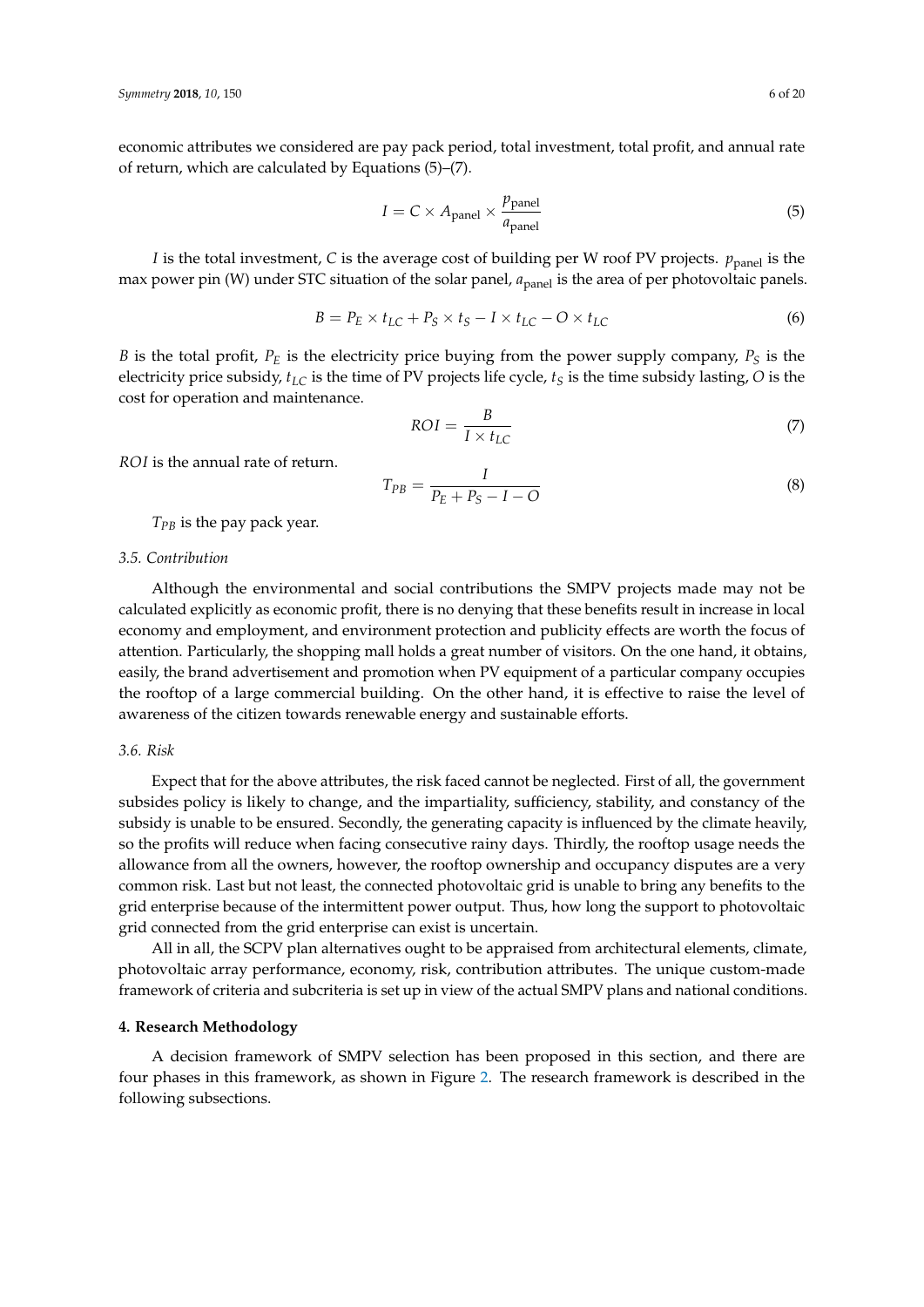<span id="page-6-0"></span>

**Figure 2.** The flowchart of the research methodology. DEMATEL: decision-making trial and **Figure 2.** The flowchart of the research methodology. DEMATEL: decision-making trial and evaluation laboratory. evaluation laboratory.

#### $\mathcal{L}$  to the existence of many uncertainties in real decision-making problems, such as  $\mathcal{L}$ *4.1. Preliminary Knowledge in the Neutrosophic Set Environment*

Due to the existence of many uncertainties in real decision-making problems, such as indeterminate and inconsistent, the neutrosophic set (NS) is used in the MCDM method, and definition **Definition 1** [25]**.** *Let X be a space of objects with a generic element in X denoted by x . A NS A in*  of NS is introduced in this section.

**Definition 1** [\[25\]](#page-19-8). Let X be a space of objects with a generic element in X denoted by x. A NS A in X is defined using three functions: truth-membership function  $T_A(x)$ , indeterminacy-membership function  $I_A(x)$ and falsity-membership function  $F_A(x)$ . These functions are real standard or nonstandard subsets of  $]0^-,1^+[$ that is,  $T_A(x): X \to ]0^-, 1^+[$ ,  $I_A(x): X \to ]0^-, 1^+[$  and  $F_A(x): X \to ]0^-, 1^+[$ . And that the sum of  $T_A(x)$ ,  $I_A(x)$  and  $F_A(x)$  satisfies the condition  $0^- \leq \sup T_A(x) + \sup I_A(x) + \sup F_A(x) \leq 3^+$ .

Since the non-standard unit interval  $]0^-,1^+[$  is hard to apply in practice, and the degree of truth, falsity, and indeterminacy about a certain statement could not be described precisely in the practical falsity, and indeterminacy about a certain statement could not be described precisely in the practical evaluation, the interval-valued neutrosophic set (IVNNS) of standard intervals has been proposed by Wang [\[26\]](#page-19-9), and a few definitions and operations of IVNNS are introduced in the GPP technology selection MCDM problem.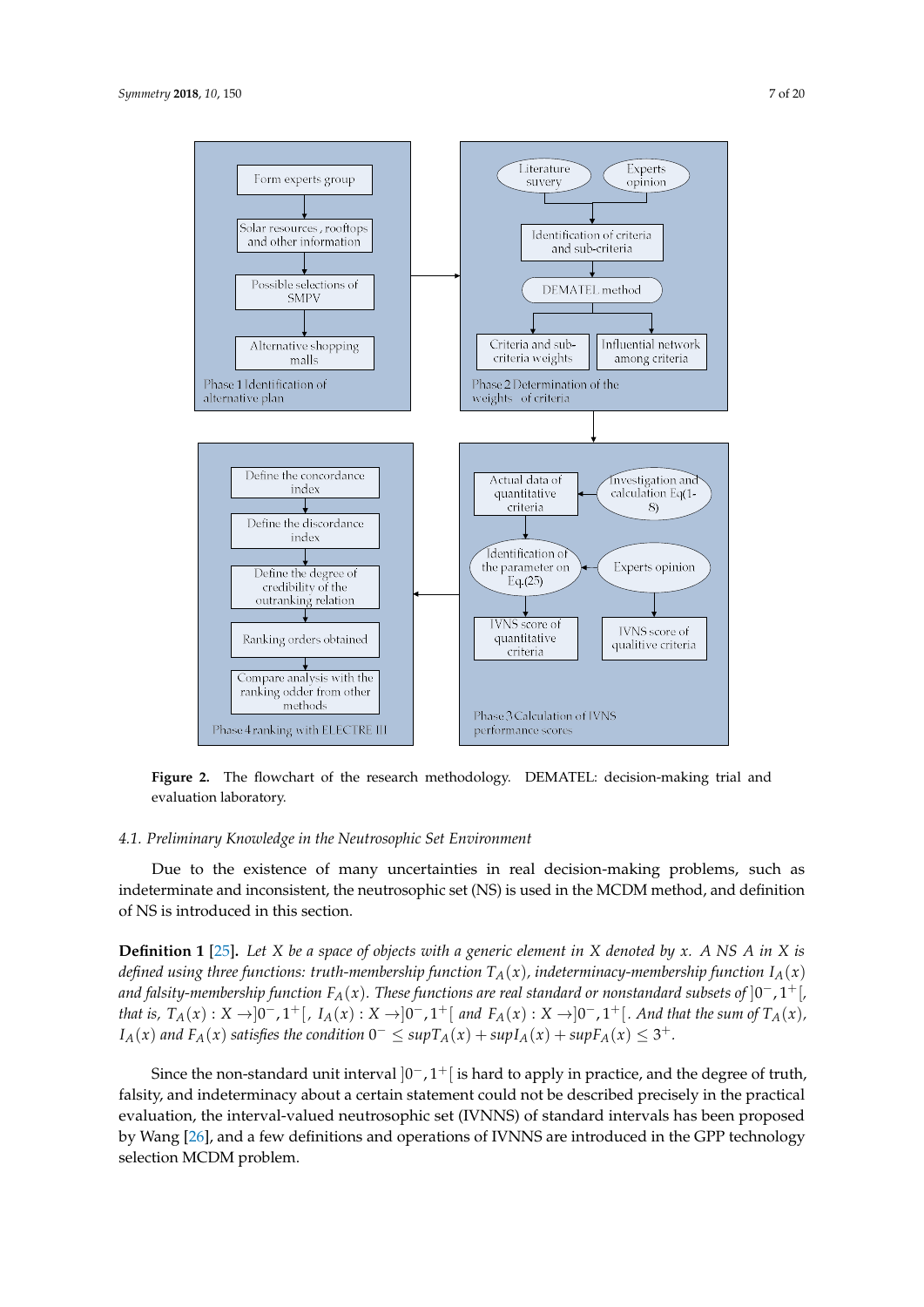**Definition 2** [\[26\]](#page-19-9)**.** *Let X be a space of objects with a generic element in X denoted by x. An IVNNS A can be defined as*

$$
A = \{ \langle x, T_A(x), I_A(x), F_A(x) \rangle : x \in X \}
$$
\n<sup>(9)</sup>

where  $T_A(x): X \to [0,1]$ ,  $I_A(x): X \to [0,1]$ ,  $F_A(x): X \to [0,1]$ . For each element x in X, these functions can be expressed as  $T_A(x) = [inf T_A(x), sup T_A(x)] \subseteq [0,1], I_A(x) = [inf I_A(x), sup I_A(x)] \subseteq [0,1], F_A(x) =$  $[\inf F_A(x), \sup F_A(x)] \subseteq [0,1]$  and  $0 \leq \sup T_A(x) + \sup I_A(x) + \sup F_A(x) \leq 3, x \in X$ . For convenience, the interval-valued neutrosophic number (IVNN) can be expressed as  $\widetilde{a} = \langle [T_{\widetilde{a}}^L, T_{\widetilde{a}}^U], [I_{\widetilde{a}}^L, I_{\widetilde{a}}^U], [F_{\widetilde{a}}^L, F_{\widetilde{a}}^U] \rangle$ ,  $[\Gamma_{\widetilde{a}}^L, \Gamma_{\widetilde{a}}^U] \rangle$ ,  $[\Gamma_{\widetilde{a}}^L, \Gamma_{\widetilde{a}}^U] \rangle$ , *and L*, *U represent the inferiors and superiors of IVNN respectively.*

**Definition 3** [\[10\]](#page-18-9). Let  $\widetilde{a} = \langle \begin{bmatrix} T_{\widetilde{a}}^L, T_{\widetilde{a}}^U \end{bmatrix}, \begin{bmatrix} I_{\widetilde{a}}^L, I_{\widetilde{a}}^U \end{bmatrix}, \begin{bmatrix} F_{\widetilde{a}}^L, F_{\widetilde{a}}^U \end{bmatrix} \rangle$  and  $\widetilde{b} = \langle \begin{bmatrix} T_{\widetilde{b}}^L \\ T_{\widetilde{b}}^U \end{bmatrix} \rangle$  $\tilde{b}$ <sup>,</sup>  $T_{\tilde{b}}^{U}$ e*b*  $\bigg|, \bigg| I_{\widetilde{h}}^L$  $\begin{bmatrix} L & L^U \\ \tilde{b} & \tilde{b} \end{bmatrix}$ e*b*  $\bigg|, \bigg| F_{\widetilde{\iota}}^L$  $\frac{1}{\tilde{b}}, F_{\tilde{b}}^{U}$  $\left(\begin{matrix} U \\ \widetilde{b} \end{matrix}\right]$  *be two*<br>larve *IVNNs, and λ is a real number for not less than 0. Which operational rules can be expressed as follows*

$$
\widetilde{a} \oplus \widetilde{b} = \left\langle \left[ T_{\widetilde{a}}^{L} + T_{\widetilde{b}}^{L} - T_{\widetilde{a}}^{L} \cdot T_{\widetilde{b}}^{L}, T_{\widetilde{a}}^{U} + T_{\widetilde{b}}^{U} - T_{\widetilde{a}}^{U} \cdot T_{\widetilde{b}}^{U} \right], \left[ I_{\widetilde{a}}^{L} \cdot I_{\widetilde{b}}^{L}, I_{\widetilde{a}}^{U} \cdot I_{\widetilde{b}}^{U} \right], \left[ F_{\widetilde{a}}^{L} \cdot F_{\widetilde{b}}^{L}, F_{\widetilde{a}}^{U} \cdot F_{\widetilde{b}}^{U} \right] \right\rangle
$$
\n(10)

$$
\widetilde{a}\otimes\widetilde{b}=\left\langle \left[T_{\widetilde{a}}^{L}\cdot T_{\widetilde{b}}^{L},T_{\widetilde{a}}^{U}\cdot T_{\widetilde{b}}^{U}\right],\left[I_{\widetilde{a}}^{L}+I_{\widetilde{b}}^{L}-I_{\widetilde{a}}^{L}\cdot I_{\widetilde{b}}^{L},I_{\widetilde{a}}^{U}+I_{\widetilde{b}}^{U}-I_{\widetilde{a}}^{U}\cdot I_{\widetilde{b}}^{U}\right],\left[I_{\widetilde{a}}^{L}+I_{\widetilde{b}}^{L}-I_{\widetilde{a}}^{L}\cdot F_{\widetilde{b}}^{L},I_{\widetilde{a}}^{U}+I_{\widetilde{b}}^{U}-I_{\widetilde{a}}^{U}\cdot I_{\widetilde{b}}^{U}\right]\right\rangle
$$
\n(11)

$$
\lambda \widetilde{a} = \left\langle \left[ 1 - \left( 1 - T_{\widetilde{a}}^L \right)^{\lambda}, 1 - \left( 1 - T_{\widetilde{a}}^U \right)^{\lambda} \right], \left[ \left( I_{\widetilde{a}}^L \right)^{\lambda}, \left( I_{\widetilde{a}}^U \right)^{\lambda} \right], \left[ \left( F_{\widetilde{a}}^L \right)^{\lambda}, \left( F_{\widetilde{a}}^U \right)^{\lambda} \right] \right\rangle \tag{12}
$$

$$
\widetilde{a}^{\lambda} = \left\langle \left[ \left( T_{\widetilde{a}}^{L} \right)^{\lambda}, \left( T_{\widetilde{a}}^{U} \right)^{\lambda} \right], \left[ 1 - \left( 1 - I_{\widetilde{a}}^{L} \right)^{\lambda}, 1 - \left( 1 - I_{\widetilde{a}}^{U} \right)^{\lambda} \right], \left[ 1 - \left( 1 - F_{\widetilde{a}}^{L} \right)^{\lambda}, 1 - \left( 1 - F_{\widetilde{a}}^{U} \right)^{\lambda} \right] \right\rangle \tag{13}
$$

The original data of selection of SPPV are collected and processed in this phase. The alternative plans of the GPP project are evaluated by the experts, firstly according to the local technical condition data and practical experience. Then, the decision matrices are expressed in the form of IVNNs, which can handle incomplete and indeterminate information. Finally, a comprehensive decision matrix is formed based on interval-valued neutrosophic number weighted geometric operator (IVNNWG) operator. Let  $A_i$  denote the technology alternatives ( $i = 1, 2, \cdots m$ ), and  $C_i$  denote the criteria (*j* = 1, 2, · · · *n*). It is assumed that  $\tilde{a}^k_{ij}$  can be used to represent the evaluation value of attribute of alternative from every expert  $E_k(k = 1, 2, \dots h)$ .

**Definition 4** [\[27\]](#page-19-10). Let  $\widetilde{A}_{ij}^k = (\widetilde{a}_{ij}^k)_{m \times n}$  be the IVNN-decision matrix of the k-th DM,  $k = 1, 2, \cdots h$ , and  $\widetilde{a}_{ij}^{k} = \bigg \langle \bigg \lceil T_{\widetilde{a}_{i}^{k}}^{L}$ e*a k ij* , *T U*  $\begin{bmatrix} \tilde{a}^k_{ij} \end{bmatrix}$ ,  $\begin{bmatrix} I^L_{\tilde{a}^j_{ij}} \end{bmatrix}$ e*a k ij* , *I U*  $\begin{bmatrix} u \\ \tilde{a}^k_{ij} \end{bmatrix}$ ,  $\begin{bmatrix} F_L^L \\ \tilde{a}^l_i \end{bmatrix}$ r<br>*L*<sub>*i*</sub>, *F*<sub>*d*<sup>k</sup></sup><br>*ij*</sub>  $\begin{equation} \begin{aligned} \mathbb{E}^{U} \left\{ \left\| \mathcal{N}_{i} \right\| \leq \lambda \end{aligned} \right\}, \ \textit{An } \textit{IVNNWG} \textit{ operator is a mapping: } \textit{IVNN}^n \rightarrow \textit{IVNN} \textit{.}$ *such that*

$$
IVNNWG_{\omega}\left(\tilde{a}_{ij}^{1},\tilde{a}_{ij}^{2},\cdots,\tilde{a}_{ij}^{h}\right) = \prod_{k=1}^{k=h} \left(\tilde{a}_{ij}^{k}\right)^{\omega_{k}}
$$
\n
$$
= \left\langle \left[\prod_{k=1}^{k=h} \left(T_{\tilde{a}_{ij}^{k}}^{L}\right)^{\omega_{k}} \prod_{k=1}^{k=h} \left(T_{\tilde{a}_{ij}^{k}}^{U}\right)^{\omega_{k}}\right], \left[1-\prod_{k=1}^{k=h} \left(1-I_{\tilde{a}_{ij}^{k}}^{L}\right)^{\omega_{k}}, 1-\prod_{k=1}^{k=h} \left(1-I_{\tilde{a}_{ij}^{k}}^{U}\right)^{\omega_{k}}\right], \left[1-\prod_{k=1}^{k=h} \left(1-I_{\tilde{a}_{ij}^{k}}^{L}\right)^{\omega_{k}}, 1-\prod_{k=1}^{k=h} \left(1-I_{\tilde{a}_{ij}^{k}}^{U}\right)^{\omega_{k}}\right]\right\rangle
$$
\n
$$
(14)
$$

*where*  $\omega = (\omega_1, \omega_2, \cdots, \omega_h)^T$  represents the weight vector of DMs, satisfying  $\Sigma_{k=1}^h \omega_k = 1$ ,  $\omega_k \in [0,1]$ .

## *4.2. Phase I Identification of Alternative SMPV Plans*

At this stage, a group of experts consisting of several doctorate engineers will be constituted by the investor. All the experts possess abundant working experience in solar energy investment field, and are specialized in solar photovoltaic and power grid technologies.

More than twenty famous influential large-scale shopping malls located in those cities with both abundant sunshine and general policy subsidies need to be collected, and based on that information, less than ten alternative plans roughly screened out, based on the plentitude of documents and investigation. After that, the investigation will be carried out by the experts group, and involve meeting the Development and Reform Commission, the Meteorological Bureau, and the local power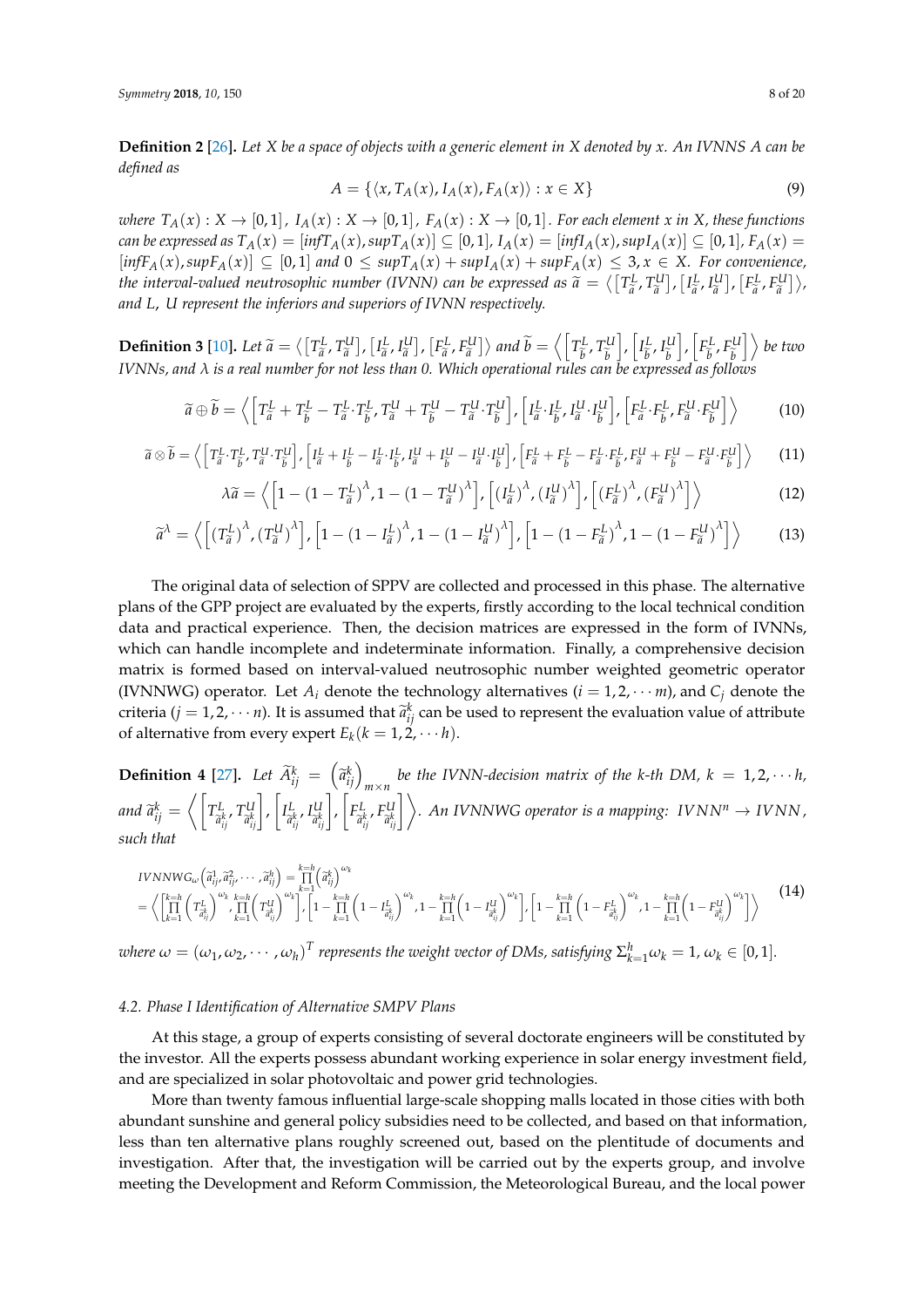supply companies, in order to gather information about solar resources, city planning and construction, local solar subsidy policies, distributed solar power planning, economic assessment, and approved shopping mall rooftops for construction. Lastly, there will be less than five of the most potential alternative places presented for the next evaluation.

#### *4.3. Phase II Determination of the Weights of Criteria Based on DEMATEL Method*

The importance of the criteria on GPP technology selection is different, so the DEMATEL method is used to decide the weight of criteria in this phase. The direct and indirect causal relations among criteria are considered in the DEMATEL method, and the subjective judgment of DMs is also considered. The steps of determining the weights based on the DEMATEL method are shown as follows [\[28\]](#page-19-11):

Step 1. Determine the influence factors in the system

The influence factors of GPP technology selection system are determined based on expert opinions and literature reviews, which is called the criteria, as shown in Table [1.](#page-3-0)

Step 2. Construct the direct-relation matrix among the criteria

The direct-relation matrix  $X = (x_{pq})_{n \times n}$  is constructed in stages, where  $x_{pq}$  is used to represent the degree of direct influence of *p*th criterion on *q*th criterion which is evaluated by the experts, and *n* is the number of criteria.

Step 3. Normalize the direct-relation matrix

The direct-relation matrix  $X = (x_{pq})_{n \times n}$  is normalized into  $Y = (y_{pq})_{n \times n}$ . A normalization factor [\[29\]](#page-19-12) *s* is applied in the normalized calculation, and the normalized direct-relation matrix *Y* is calculated by using Equations (1) and (2).

$$
Y = s \cdot X \tag{15}
$$

$$
s = \min\left(\frac{1}{\max_{1 \le p \le n} \left(\sum_{q=1}^n x_{pq}\right)}, \frac{1}{\max_{1 \le q \le n} \left(\sum_{p=1}^n x_{pq}\right)}\right)
$$
(16)

Step 4. Calculate the comprehensive-relation matrix.

The comprehensive-relation matrix *T* is obtained by using Equation (3).

$$
T = \sum_{\lambda=1}^{\infty} Y^{\lambda} = Y(I - Y)^{-1}
$$
\n(17)

where  $T = (t_{pq})_{n \times n'}$   $p, q = 1, 2, \cdots n$ , and  $t_{pq}$  is used to represent the degree of total influence of *p*th criterion on *q*th criterion. *I* represents for the identity matrix.

Step 5. Determine the influence relation among criteria

The influence degree and influenced degree of the criteria is determined after obtaining the comprehensive-relation matrix *T*. The sum of the row and column values of matrix *T* can be obtained by the Equations (4) and (5). The sum of row values of *T*, denoted by *D*, which represents the overall influence of a given criterion on other criteria. The sum of column values of *T*, denoted by *R*, which implies the overall influence of other criteria on a given criterion.

$$
D = \left(d_p\right)_{n \times 1} = \sum_{q=1}^{n} t_{pq} \tag{18}
$$

$$
R = \left(r_q\right)_{1 \times n} = \sum_{p=1}^{n} t_{pq} \tag{19}
$$

The causal diagram is obtained based on the  $D + R$  and  $D - R$  values. The  $D + R$  value indicates the importance of indicator in the SMPV plan selection system, the greater the  $D + R$  value, the more important the corresponding indicator is. On the other hand, the *D* − *R* value indicates the influence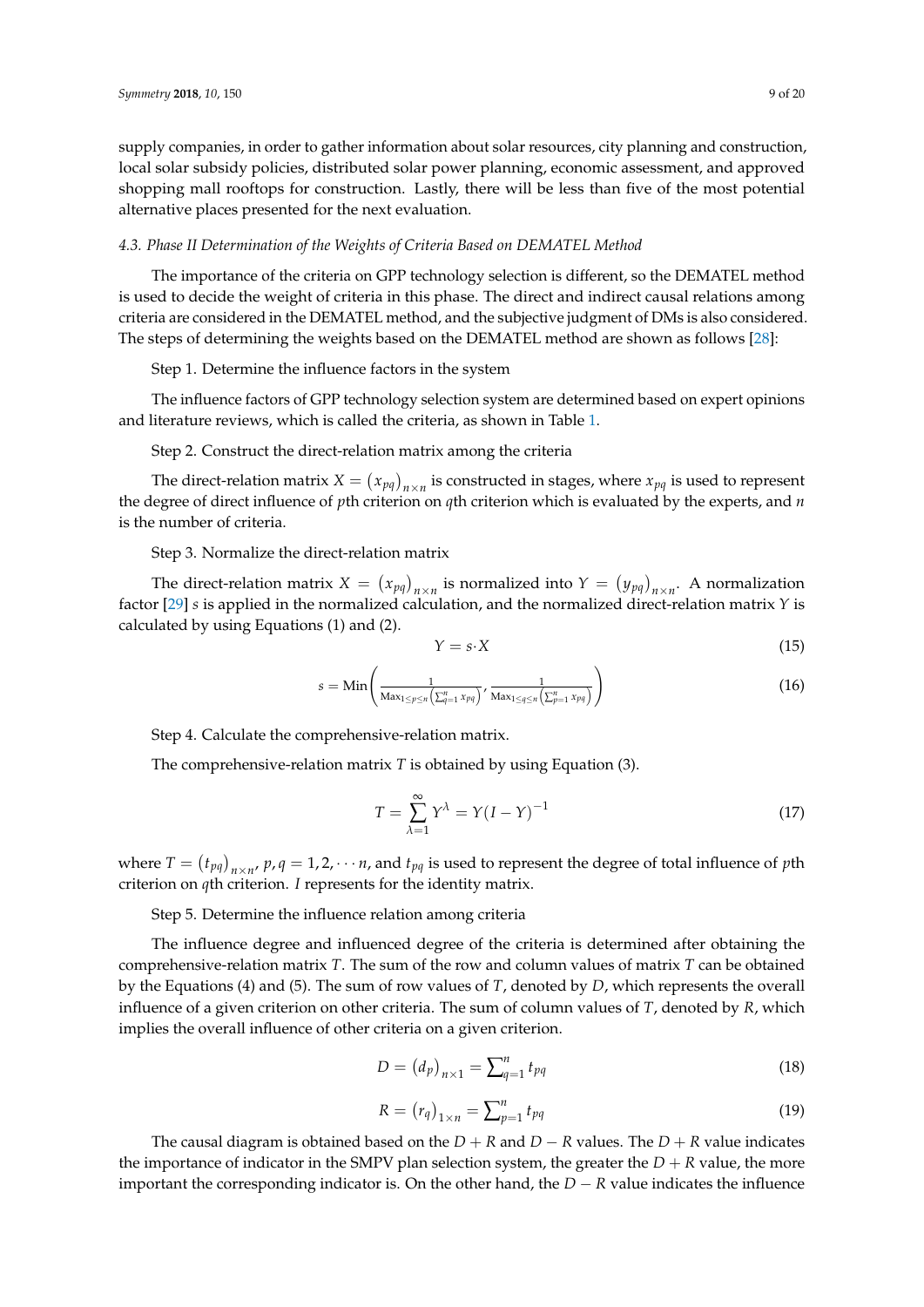between a certain indicator and the other indicators, which can be separated into cause and effect groups. The indicator, which has positive values of  $D - R$ , belongs to the cause group, and dispatches effects to the other indicators. Otherwise, the indicator, which has negative values of *D* − *R*, belongs to the effect group, and receives effects to the other indicators.

Step 6. Determine the weight of criteria

The criteria are represented by *j*, and satisfying  $j = 1, \dots, p, \dots q, \dots n$ , then the weights of criteria are determined based on the following Equations (6) and (7) [\[30\]](#page-19-13).

$$
w_j' = \left[ \left( d_j + r_j \right)^2 + \left( d_j - r_j \right)^2 \right]^{1/2} \tag{20}
$$

$$
w_j = \frac{w_j'}{\sum_{j=1}^n w_j'}
$$
\n<sup>(21)</sup>

where  $w_j'$  denotes the relative importance of the indicators, and  $w_j$  denotes the weights of the indicators in SMPV technology selection.

# *4.4. Phase III Calculation IVNNs Performance Score*

ELECTRE is a family of methods used for choosing, sorting and ranking, multi-criteria problems. ELECTRE III was developed by Roy in 1978m, which is valued outranking relation.

 $A = \{a_1, a_2, \dots, a_n\}$  is the finite set of alternatives,  $Y = \{y_1, y_2, \dots, y_m\}$  is the finite set of criteria, *y*<sup>*j*(*a*) represents the performance of alternative a on criterion  $y_j \in Y$ . Assume that all the criteria</sup> are of the gain type, which means the greater the value, the better. *q<sup>j</sup>* is the indifference threshold, which represents two alternatives in terms of their evaluations on criterion *y<sup>j</sup>* . In general, *q<sup>j</sup>* is a function of attribute value  $q_i(a_i)$ , which can be denoted as  $q_i(y_i(a_i))$ ;  $p_i(y_i(a_i))$  is preference threshold, which indicates that there is a clear strict preference of one alternative over the other in terms of their evaluations on criterion  $y_j$ . In addition,  $v_j(y_j(a_i))$  is a veto threshold that indicates that the attribute value  $y_j(a_i)$  of scheme  $a_i$  is lower than the attribute value  $y_j(a_k)$  of scheme  $a_k$ , and when it reaches or exceeds  $v_j(y_j(a_i))$ , it is not recognized that the  $a_i$  is preferred to the  $a_k$ .  $y_j(a_i) - y_j(a_k)$  which indicates the situation of preference of  $a_i$  over  $a_k$  for criterion  $C_j$ . A weight  $w_j$  expresses the relative importance of criterion *y<sup>j</sup>* , as it can be interpreted as the voting power of each criterion to the outranking relation.

Where  $y_i(a_i)$  and  $y_i(a_k)$  are expressed in the form of IVNNs in the paper, that is,  $y_j(a_i) = \big\langle \big[T^L_i, T^U_i\big], \big[I^L_i, I^U_i\big], \big[F^L_i, F^U_i\big]\big\rangle,$   $y_j(a_k) = \big\langle \big[T^L_k, T^U_k\big], \big[I^L_k, I^U_k\big], \big[F^L_k, F^U_k\big]\big\rangle.$  In the calculation of Equation (8), let

$$
y_j(a_i) = (T_i^L + T_i^U) - (I_i^L + I_i^U) - (F_i^L + F_i^U)
$$
\n(22)

$$
y_j(a_k) = (T_k^L + T_k^U) - (I_k^L + I_k^U) - (F_k^L + F_k^U)
$$
\n(23)

and so

$$
y_j(a_i) - y_j(a_k) = (T_i^L + T_i^U - T_k^L - T_k^U) + (I_i^L + I_i^U - I_k^L - I_k^U) + (F_i^L + F_i^U - F_k^L - F_k^U)
$$
(24)

$$
T_{ij} = \begin{cases} \delta_i \frac{a_{ij}}{a_i^{\text{max}}} (i \in \theta_B) \\ \lambda_i \frac{a_i^{\text{min}}}{a_{ij}} (i \in \theta_C, a_i^{\text{min}} \neq 0) \\ \lambda_i (1 - \frac{a_{ij}}{a_i^{\text{max}}} ) (i \in \theta_C, a_i^{\text{min}} \neq 0) \end{cases}
$$
  
\n
$$
I_{ij} = \begin{cases} \varepsilon_i \frac{a_{ij}}{a_i^{\text{max}}} (i \in \theta_B) \\ \mu_i \frac{a_i^{\text{min}}}{a_{ij}} (i \in \theta_C, a_i^{\text{min}} \neq 0) \text{ and} \\ \mu_i (1 - \frac{a_{ij}}{a_i^{\text{max}}} ) (i \in \theta_C, a_i^{\text{min}} \neq 0) \end{cases}
$$
  
\n
$$
F_{ij} \begin{cases} F_{ij}^{U} = 1 - T_{ij}^{L} - I_{ij}^{L} \\ F_{ij}^{L} = 1 - T_{ij}^{U} - I_{ij}^{U} \end{cases}
$$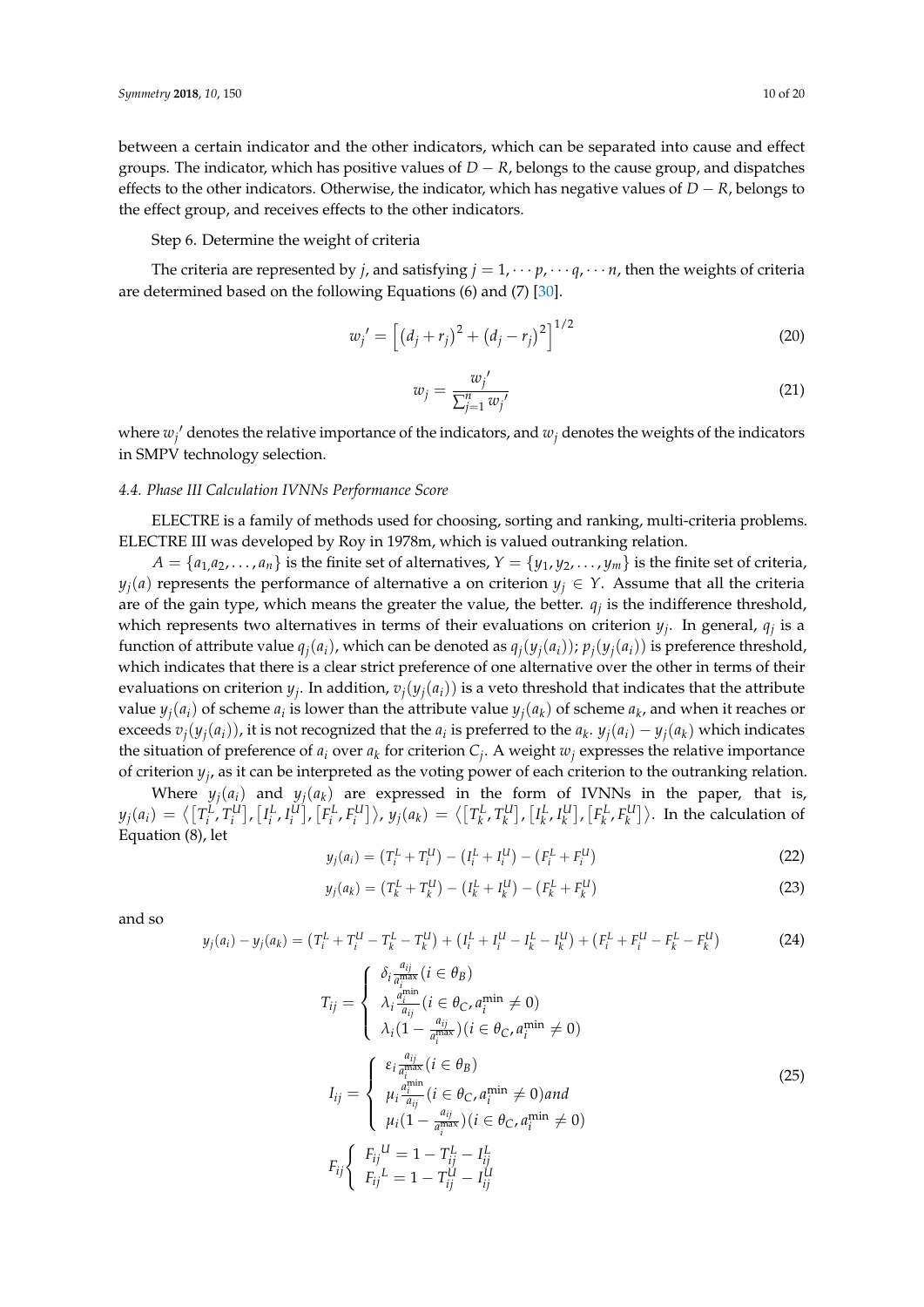The  $\delta$ ,  $\lambda$  refer to the certainty parameters of the benefit criteria and cost criteria, respectively [\[23\]](#page-19-6), while the *ε*, *µ* stand for the uncertainty parameters of the benefit criteria and cost criteria respectively, and they obey rule  $0 < \delta_i + \varepsilon_i \leq 1, 0 < \lambda_i + \mu_i \leq 1$ .

## *4.5. Phase IV Calculation of Outranking Relation of IVNNs Based on Extended ELECTRE-III*

#### Step 1. Define the concordance index

The concordance index  $c(a_i, a_k)$  that measures the strength of the coalition of criteria the support the hypothesis "is at least as good as",  $c(a_i, a_k)$  is computed for each ordered pair  $a_i, a_k \in A$  as follows:

$$
c(a_i, a_k) = \sum_{j=1}^{n} w_j c_j(a_i, a_k) / \sum_{i=1}^{n} w_j
$$
 (26)

and the partial concordance index  $c(a_i, a_k)$  is defined as

$$
c_j(a_i, a_k) = \begin{cases} 0 & (y_j(a_i) - y_j(a_k) \le q_j[y_j(a_i)]) \\ 1 & (y_j(a_i) - y_j(a_k) \le q_j[y_j(a_i)]) \\ \frac{y_j(a_i) - y_j(a_k) - q_j[y_j(a_i)]}{p_j[y_j(a_i)] - q_j[y_j(a_i)]} & (others) \end{cases}
$$
(27)

Step 2. Define the discordance index

The discordance index  $d_j(a_i, a_k)$  is defined as follows:

$$
d_j(a_i, a_k) = \begin{cases} 0 & (y_j(a_k) - y_j(a_i) \leq -q_j[y_j(a_i)]) \\ 1 & (y_j(a_k) - y_j(a_i) \geq v_j[y_j(a_i)]) \\ \frac{y_j(a_k) - y_j(a_i) + q_j[y_j(a_i)]}{v_j[y_j(a_i)] + q_j[y_j(a_i)]} & (others) \end{cases}
$$
(28)

Step 3. Define the degree of credibility of the outranking relation

The overall concordance and partial discordance indices are combined to obtain a valued outranking relation with credibility  $s(a_i, a_k) \in [0, 1]$  defined by:

$$
s(a_i, a_k) = \begin{cases} c(a_i, a_k) & (\forall j, d_j(a_i, a_k) \le c(a_i, a_k)) \\ c(a_i, a_k) \prod_{j \in J(a_i, a_j)} \frac{1 - d_j(a_i, a_k)}{1 - c(a_i, a_k)} & (\text{others}) \end{cases}
$$
(29)

where  $j(a_i, a_k)$  is the set of criteria for which  $d_j(a_i, a_k) > c(a_i, a_k)$ .

Step 4. Define the ranking of the alternatives

 $\sum s(a_i \succ a_k)$  means the sum degree of credibility that alternative  $a_i$  outranks all the other alternatives, and  $\sum s(a_k \succ a_i)$  means the sum degree of credibility that all the other alternatives outrank alternative  $a_i$ . Thus,  $\Delta S(a_i)$  represents the ranking of the alternative  $a_i$ , and the higher the  $\Delta S(a_i)$  value is, the more superior the outranking order is.

$$
\Delta S(a_i) = \sum s(a_i \succ a_k) - \sum s(a_k \succ a_i) \ (k = 1, 2 \dots n)
$$
\n(30)

#### **5. A Real Case Study**

A Chinese renewable energy investment company wants to build a shopping center rooftop photovoltaic power project. In order to seek the optimal shopping mall for rooftop photovoltaic power plants, furthermore, one must judge the weight and the influence network of the criteria. A group of experts consisting of three doctorate engineers (referred to as E1, E2, E3) was constituted by the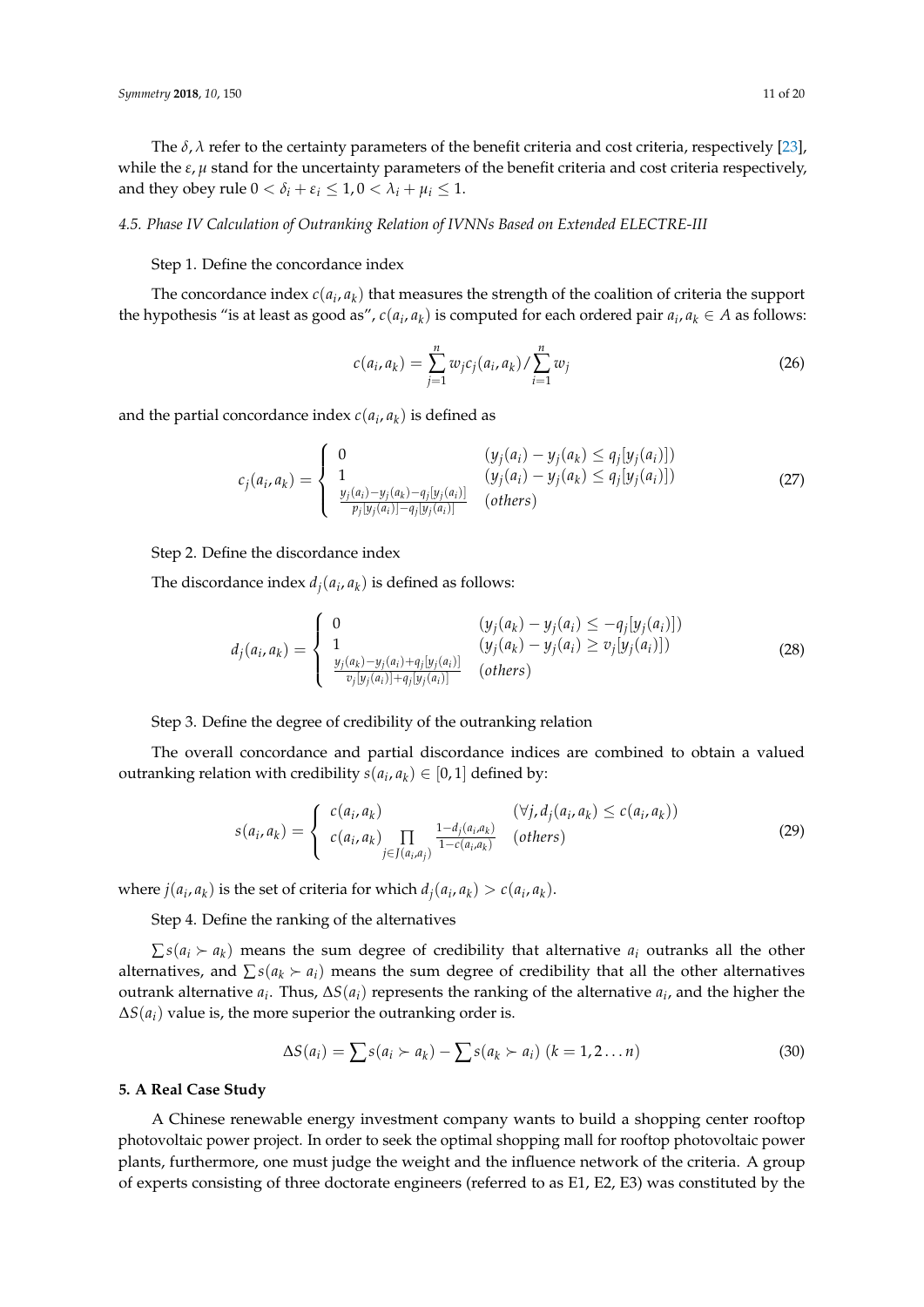company. All three experts possess more than 15 years' working experience in solar energy investment field, and are specialized in solar photovoltaic and power grid technologies. The collaboration of the all the experts was needed, thus, a pseudo-delphi method was applied in which each expert has *Symmetry* **2018**, *10*, x FOR PEER REVIEW 13 of 21 no interaction.

Considering the development target and the investment capacity of the company, the famous Considering the development target and the investment capacity of the company, the famous influential large-scale shopping malls located in those cities, with both abundant sunshine and influential large-scale shopping malls located in those cities, with both abundant sunshine and general policy subsidies, have been roughly screened out based on the plentitude of documents general policy subsidies, have been roughly screened out based on the plentitude of documents and and investigation. The investigation involved several potential shopping malls located in Beijing, Shanghai, Guangzhou, Chengdu, Hangzhou, and Nanjing. The experts group met the Development Shanghai, Guangzhou, Chengdu, Hangzhou, and Nanjing. The experts group met the Development and Reform Commission, the Meteorological Bureau, and the local power supply companies, in order and Reform Commission, the Meteorological Bureau, and the local power supply companies, in order to gather information about solar resources, city planning and construction, local solar subsidy policies, to gather information about solar resources, city planning and construction, local solar subsidy distributed solar power planning, economic assessment, and approved shopping mall rooftops for construction. There are four potential shopping malls picked out after the first filter, and they are the Golden Resources shopping mall in Beijing, Super Brand Mall in Shanghai, Deji Plaza in Nanjing, Jiangsu province, The Mixc shopping mall in Shenzhen, Guangdong province (hereafter referred to as  $X_1$ ,  $X_2$ ,  $X_3$ ,  $X_4$ ), as show[n i](#page-11-0)n Figure 3.

<span id="page-11-0"></span>

The alternative shopping malls geography distribution

**Figure 3.** The alternative shopping malls geography distribution. **Figure 3.** The alternative shopping malls geography distribution.

Firstly, based on the evaluation criteria, the influence of each criteria to the other one criteria was accessed by the experts. Then, the three experts discussed with each other and obtained a consensus about the influence of each criteria, as shown in Table [2.](#page-13-0) According to the DEMANTEL method, the weight of criteria and subcriteria was calculated based on Equations (15)–(21), and shown in Table [2.](#page-13-0) For the intuitive and simple understanding and analysis of the criteria and subcriteria, Figures [4](#page-12-0) and [5](#page-12-1) were drawn. As shown in Figure [4,](#page-12-0) the horizontal axis represents the importance of a criteria, while the vertical axis indicates the influence between the criteria, and the arrow is from the sender of this influence to the receiver. As we can see, the (b) economy  $(0.286)$  obtained the most importance, but was vulnerable to other criteria. The (a) architectural element and (c) climate (0.88) seemed not particularly important, however, they had significant direct impacts to the other four criteria. The (f) risk (0.188), (d) photovoltaic array (0.162), and (e) contribution (0.151) were considered of modium importance, and among them,  $(f)$  and  $(d)$  had more of an impact, while  $(e)$  received mo of medium importance, and among them, (f) and (d) had more of an impact, while (e) received more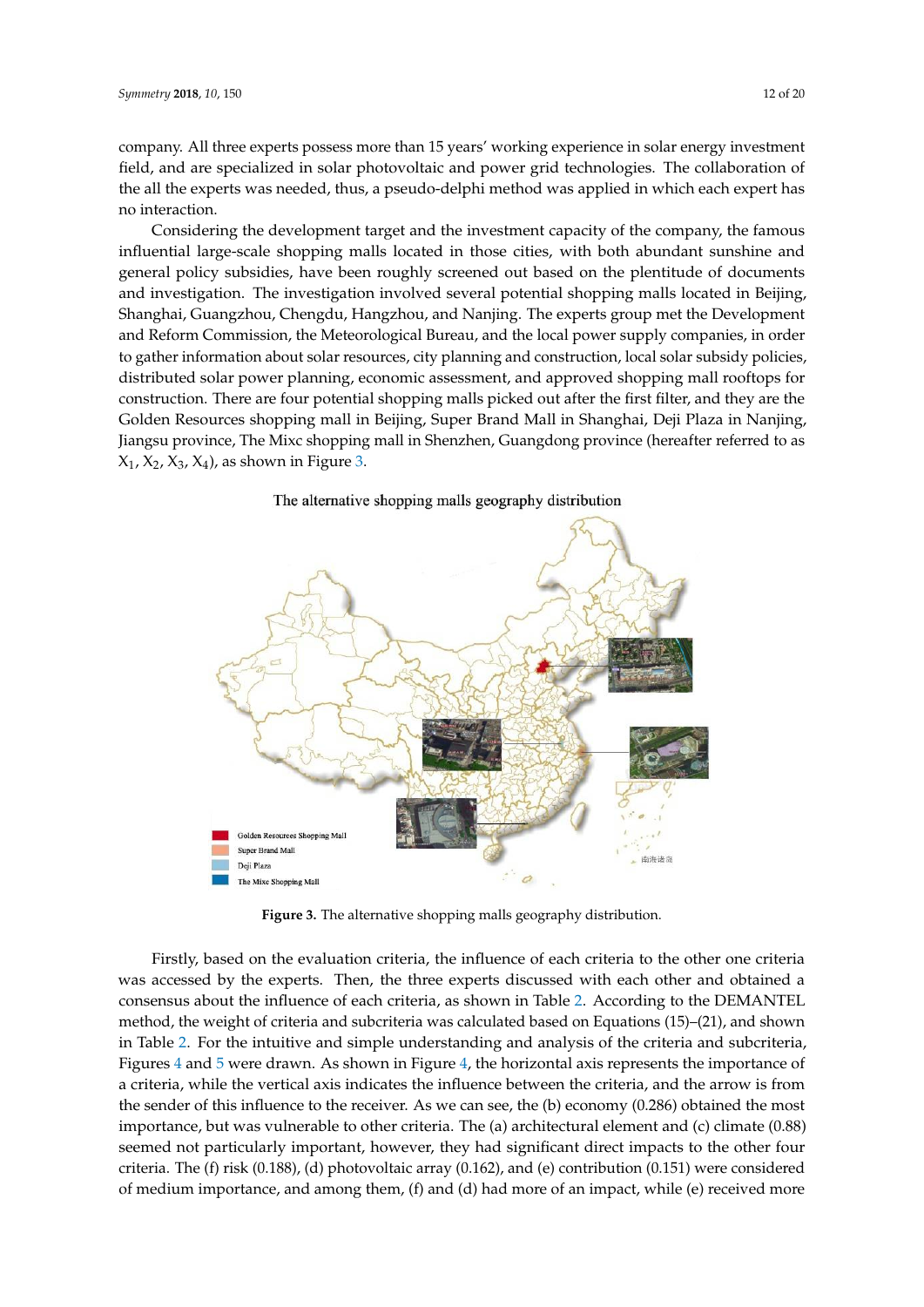impact. Horizontal histogram clearly and intuitively shows the weight of each subcriteria in Figure [5.](#page-12-1) It is obvious that the (b1) Total investment, (b2) Total profit, and (b3). Annual rate of return acquired the highest weight, in addition to the (f4) Government subsidies reduction, (e2) Publicity effects and (d2). PV area was considered to be less but also very important. Therefore, it can be imagined that the SMPV plan alternatives which obtained high scores in these criteria are more likely to win the competition.

<span id="page-12-0"></span>

**Figure 4.** The weights of subcriteria.

<span id="page-12-1"></span>

**Figure 5.** Influential network relationship map within systems. **Figure 5.** Influential network relationship map within systems.

Secondly, there are two types of criteria, one is quantitative, and the other is qualitative. On one hand, for the quantitative subcriteria, searching from the NASA atmospheric science data center, the data for c1, c2, c3 were obtained. Through using the Google earth map, the roof space data were obtained. Then, according to Equations  $(1)$ – $(8)$ , the data for a3, b1–b4, d2, d3 were estimated.  $\alpha$  and  $\alpha$  according to Equations (1)–(8) are just for fought estimate, these tails were not ingitly accurate.  $t$  are the Equations (1)–(8) and the  $t$  rough estimate, the main estimate is  $\frac{t}{t}$  and  $\frac{t}{t}$  and  $\frac{t}{t}$  and  $\frac{t}{t}$  and  $\frac{t}{t}$  are not highly and  $\frac{t}{t}$  and  $\frac{t}{t}$  are not higher than  $\frac{t}{t}$  and value into an IVNN value. The performance scores of the quantitative subcriteria are shown in Table [3.](#page-14-0) On the other hand, for the qualitative subcriteria, the experts group devoted their efforts to investigate the alternative plans and evaluate the performance score for the subcriteria a1, a2, d1, d4, e1–e3, f1–f4.<br>— The performance scores of the qualitative subcriteria were shown in Table 4. In addition, the subcriteria  $\overline{\phantom{a}}$ were divided into positive and negative. The score of positive criteria higher and negative criteria  $\frac{1}{2}$ lower means the alternative better. In this paper, subcriteria b1, d4, f1, f3, f4 are negative and the others  $\alpha$  lower means the alternative better. In this paper, subcriteria b1,  $\alpha$ ,  $\beta$ ,  $\alpha$ ,  $\beta$ ,  $\alpha$ ,  $\alpha$ ,  $\alpha$ ,  $\alpha$ ,  $\alpha$ ,  $\alpha$ ,  $\alpha$ ,  $\alpha$ ,  $\alpha$ ,  $\alpha$ ,  $\alpha$ ,  $\alpha$ ,  $\alpha$ ,  $\alpha$ ,  $\alpha$ ,  $\alpha$ ,  $\alpha$ ,  $\alpha$ ,  $\alpha$ ,  $\alpha$ ,  $\alpha$ , Because the Equations (1)–(8) are just for rough estimate, these data were not highly accurate. If  $\alpha$  is a uncertainty on  $\beta$  functions of the data. Function (25) we used to true the number Considering the uncertainty and fuzziness of the data, Equation (25) was used to turn the numerical  $\sum_{n=1}^{\infty}$ are positive.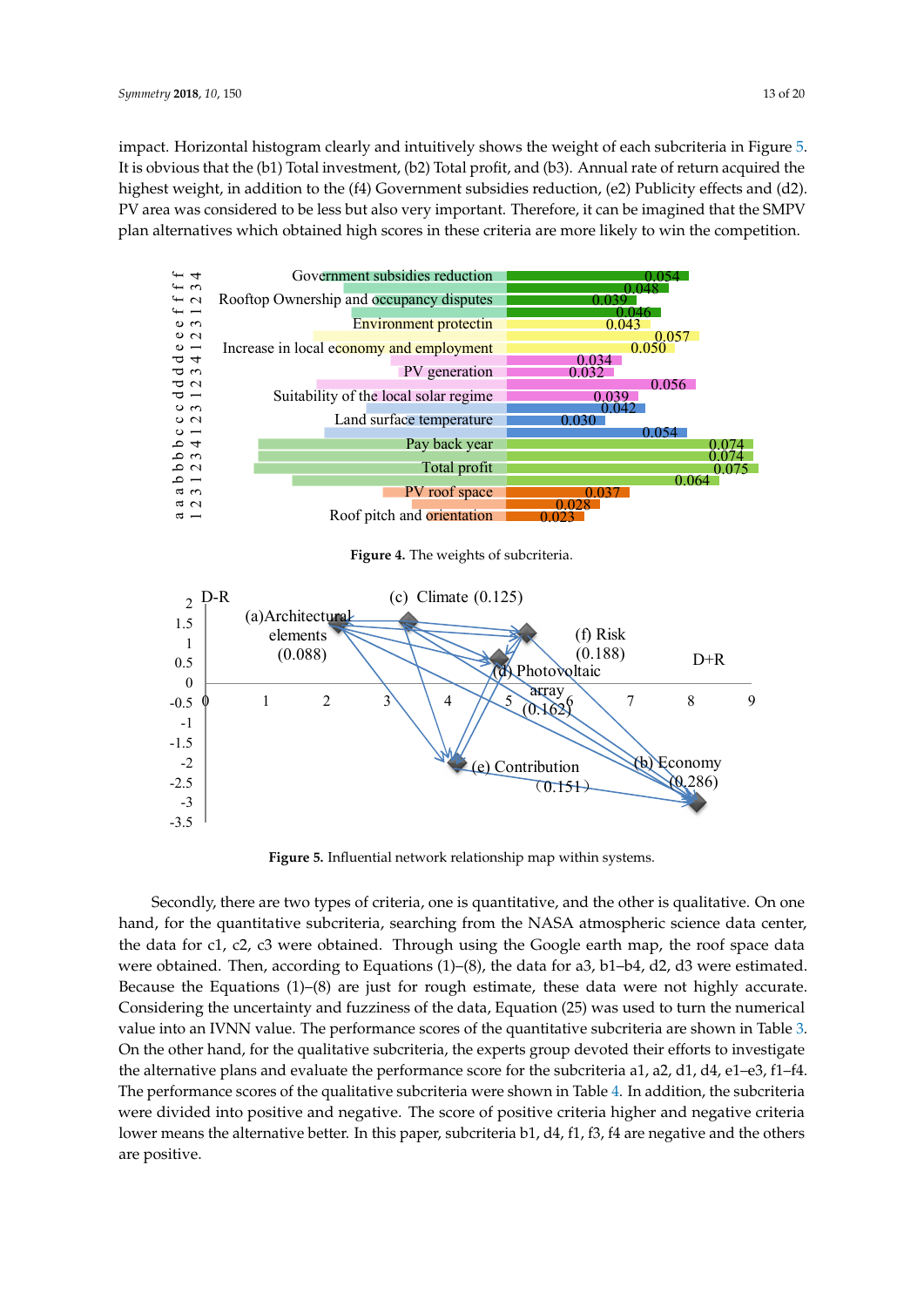<span id="page-13-0"></span>

|                | a1       | a2       | a <sub>3</sub> | b1            | b2 | b3       | b4 | c1       | c2       | c3       | d1       | d2       | d3 | d4       | e1       | e <sub>2</sub> | e <sub>3</sub> | f1       | f2       | f3       | f <sub>4</sub> | D    | $\bf R$ | W     |
|----------------|----------|----------|----------------|---------------|----|----------|----|----------|----------|----------|----------|----------|----|----------|----------|----------------|----------------|----------|----------|----------|----------------|------|---------|-------|
| a1             |          | 3        | 4              |               |    |          |    | $\Omega$ | $\Omega$ | 4        | $\Omega$ | $\Omega$ | 0  | $\Omega$ | $\Omega$ | 4              |                | $\Omega$ | 0        | $\Omega$ | $\Omega$       | 0.50 | 0.03    | 0.023 |
| a <sub>2</sub> | 2        | 0        | 5              | 3             |    |          | 2  |          | 2        | 4        | $\theta$ |          | 0  | 0        | $\Omega$ | 0              | 0              | $\Omega$ | 0        | 0        | $\Omega$       | 0.60 | 0.05    | 0.028 |
| a3             |          | 0        | 0              | 5             | 5  | 4        | 4  | 0        | 0        | 0        | 0        | 3        |    |          | 2        | 3              |                | 0        | 0        | $\theta$ | $\theta$       | 0.75 | 0.25    | 0.037 |
| b1             | 0        | 0        | $\Omega$       | 0             | 3  | 5        | 5  | 0        | $\Omega$ | $\Omega$ | 3        | 3        |    |          |          | 4              | 4              |          | 1        | 0        | $\theta$       | 0.89 | 1.05    | 0.064 |
| b2             | 0        | 0        | $\Omega$       | 0             | 0  | 5        | 5  | 0        | $\Omega$ | 0        |          |          |    |          | 5        | 4              | 2              | 0        | 2        |          | 3              | 0.68 | 1.47    | 0.075 |
| b3             |          | 0        | $\Omega$       | 0             | 0  | 0        | 2  |          | $\Omega$ | 0        |          |          |    |          | 5        |                |                | 0        | 2        |          | 3              | 0.49 | 1.51    | 0.074 |
| b4             |          | 0        | 0              | 0             | 0  | 2        | 0  |          | 0        | 0        | 0        |          |    | 2        | 4        | 3              | 3              |          |          | 0        | 2              | 0.50 | 1.51    | 0.074 |
| c1             | 0        | $\Omega$ | $\Omega$       | 5             | 5  | 5        | 5  | $^{(1)}$ | 5        | 5        | 3        | 3        | 0  | 2        |          | 0              |                |          | 0        |          | 2              | 1.16 | 0.08    | 0.054 |
| c2             |          | 0        | 0              | 4             | 4  | 4        | 4  |          | 0        |          |          | 2        | 0  |          | 0        | $\Omega$       | 0              | 0        | 0        |          | 0              | 0.58 | 0.27    | 0.030 |
| c3             | 0        | $\theta$ | 0              | 4             | 4  | 4        | 4  |          | 3        | 0        |          | 3        | 0  | 3        | 0        | 0              | 2              | 0        | 0        |          | 0              | 0.72 | 0.54    | 0.042 |
| d1             | 0        | 0        | 0              | 3             | 3  | 3        | 3  | 0        | $\Omega$ | 4        | 0        | 3        |    |          | 0        | 0              |                | 3        | 0        | 0        | 2              | 0.71 | 0.47    | 0.039 |
| d2             | $^{(1)}$ | 0        | 0              | $\mathcal{L}$ | 5  | 3        | 3  | $^{(1)}$ | $\Omega$ | 0        | 3        | 0        | 0  |          |          | 2              | 4              | 5        | 0        | $\theta$ | 3              | 0.82 | 0.90    | 0.056 |
| d3             |          | 0        | 0              |               | 5  | 3        | 3  |          | 0        | 4        | 3        | 2        | 0  | 3        |          | 0              | 0              | 0        | 0        | 0        | 0              | 0.64 | 0.26    | 0.032 |
| d4             |          | 0        | 0              |               | 5  | 3        | 3  |          | 0        | 3        | 3        | 3        | 0  |          |          | 0              | $\theta$       | 0        | 0        | $\theta$ | $\theta$       | 0.57 | 0.48    | 0.034 |
| e1             | 0        | 0        | 0              |               |    | $\Omega$ | 0  | $^{(1)}$ | $\Omega$ | 0        | 0        | 0        | 0  | 0        | 0        | 4              |                | 2        | $\Omega$ | 0        | 3              | 0.30 | 1.05    | 0.050 |
| e <sub>2</sub> | 0        | 0        | $\left($       |               |    | $\Omega$ | 0  | 0        | $\Omega$ | $\Omega$ | $\Omega$ | $\Omega$ | 0  | 0        | 2        | 0              |                | 3        | 3        | 0        | 4              | 0.42 | 1.17    | 0.057 |
| e3             |          | 0        | 0              |               | 0  | $\Omega$ | 0  |          | 0        | 0        | 0        | $\Omega$ | 0  | 0        |          | 5              | 0              | 3        | 2        | 0        |                | 0.36 | 0.86    | 0.043 |
| f1             | 0        | 0        | 0              | 3             | 5  | 4        | 4  |          | 0        | 0        | 0        | 5        | 0  | 0        |          |                | 2              | 0        | 0        | 0        | 3              | 0.74 | 0.66    | 0.046 |
| f2             | 0        | 0        | 5.             | 5             | 5  | 4        | 4  | $^{(1)}$ | 0        | 0        | 0        | 2        | 0  | 0        |          | 2              | 0              | $\Omega$ | 0        | 0        | 0              | 0.74 | 0.39    | 0.039 |
| f3             |          | 0        | 0              |               | 5  | 4        | 4  | 5        | 5        | 5        |          | 4        | 0  | 0        |          | 0              | $\theta$       |          | 0        | 0        | $\theta$       | 1.04 | 0.06    | 0.048 |
| f4             |          |          |                |               | 5  |          | 5  |          |          |          |          |          |    |          |          |                |                |          |          |          |                | 0.75 | 0.91    | 0.054 |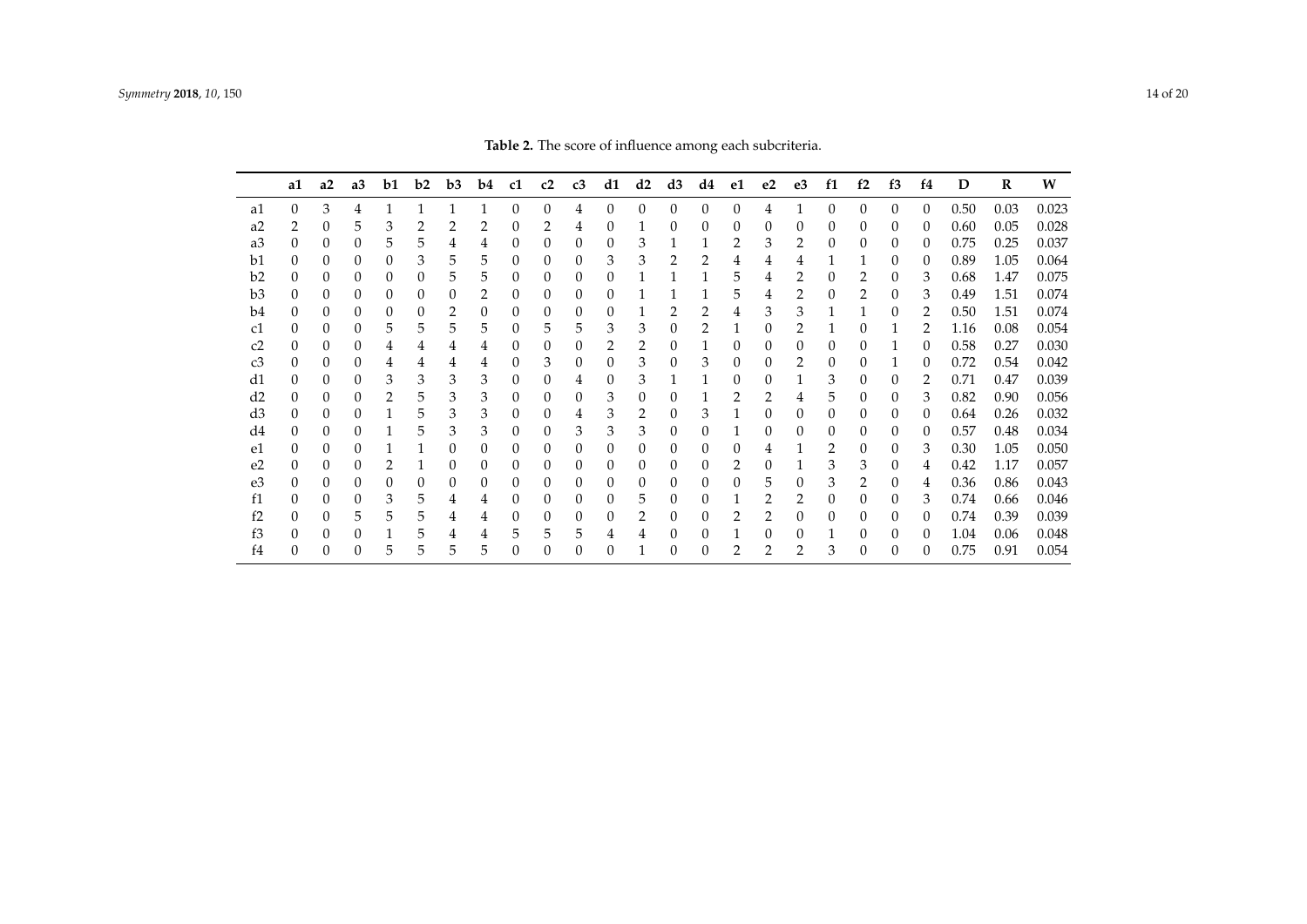| Subcriteria | S1                                            | S <sub>2</sub>                               | S <sub>3</sub>                               | S4                                            |
|-------------|-----------------------------------------------|----------------------------------------------|----------------------------------------------|-----------------------------------------------|
| (a3)        | $([0.90, 0.90], [0.10, 0.10], [0.00, 0.00])$  | $([0.32, 0.32], [0.04, 0.04], [0.65, 0.65])$ | $([0.26, 0.26], [0.03, 0.03], [0.71, 0.71])$ | $([0.42, 0.42], [0.05, 0.05], [0.54, 0.54])$  |
| (b1)        | $([0.41, 0.41], [0.10, 0.10], [0.49, 0.49])$  | $([0.70, 0.70], [0.08, 0.06], [0.23, 0.25])$ | $([0.26, 0.26], [0.03, 0.03], [0.71, 0.71])$ | $([0.50, 0.50], [0.06, 0.06], [0.44, 0.44])$  |
| (b2)        | $([0.90, 0.90], [0.03, 0.03], [0.07, 0.07])$  | $([0.40, 0.40], [0.04, 0.06], [0.56, 0.54])$ | $([0.90, 0.90], [0.10, 0.10], [0.00, 0.00])$ | $([0.53, 0.53], [0.05, 0.05], [0.42, 0.42])$  |
| (b3)        | $( [0.90, 0.90], [0.03, 0.03], [0.07, 0.07])$ | $([0.65, 0.65], [0.07, 0.07], [0.28, 0.28])$ | $([0.53, 0.53], [0.06, 0.06], [0.41, 0.41])$ | $([0.63, 0.63], [0.07, 0.07], [0.30, 0.30])$  |
| (b4)        | $([0.90, 0.90], [0.03, 0.03], [0.07, 0.07])$  | $([0.72, 0.72], [0.08, 0.08], [0.20, 0.20])$ | $([0.60, 0.60], [0.07, 0.07], [0.33, 0.33])$ | $([0.60, 0.60], [0.07, 0.07], [0.33, 0.33])$  |
| (c1)        | $([0.90, 0.90], [0.03, 0.03], [0.07, 0.07])$  | $([0.79, 0.79], [0.10, 0.10], [0.11, 0.11])$ | $([0.81, 0.81], [0.09, 0.09], [0.10, 0.10])$ | $([0.81, 0.81], [0.09, 0.09], [0.09, 0.09])$  |
| (c2)        | $([0.53, 0.53], [0.06, 0.06], [0.41, 0.41])$  | $([0.70, 0.70], [0.08, 0.08], [0.22, 0.22])$ | $([0.62, 0.62], [0.07, 0.07], [0.31, 0.31])$ | $( [0.90, 0.90], [0.10, 0.10], [0.00, 0.00])$ |
| (c3)        | $([0.90, 0.90], [0.03, 0.03], [0.07, 0.07])$  | $([0.71, 0.71], [0.08, 0.08], [0.21, 0.21])$ | $([0.69, 0.69], [0.08, 0.08], [0.23, 0.23])$ | $([0.73, 0.73], [0.08, 0.08], [0.19, 0.19])$  |
| (d2)        | $([0.90, 0.90], [0.03, 0.03], [0.07, 0.07])$  | $([0.53, 0.53], [0.06, 0.06], [0.41, 0.41])$ | $([0.41, 0.41], [0.05, 0.05], [0.54, 0.54])$ | $([0.74, 0.74], [0.08, 0.08], [0.17, 0.17])$  |
| (d3)        | $( [0.90, 0.90], [0.03, 0.03], [0.07, 0.07])$ | $([0.47, 0.47], [0.05, 0.05], [0.48, 0.48])$ | $([0.37, 0.37], [0.04, 0.04], [0.59, 0.59])$ | $([0.67, 0.67], [0.07, 0.07], [0.25, 0.25])$  |

**Table 3.** IVNN performance scores of alternative SMPV plans on the quantitative subcriteria.

**Table 4.** IVNN performance scores of alternative SMPV plans on the qualitative subcriteria.

<span id="page-14-1"></span><span id="page-14-0"></span>

| Subcriteria | X1                                           | X2                                           | X3                                           | $X_4$                                        |
|-------------|----------------------------------------------|----------------------------------------------|----------------------------------------------|----------------------------------------------|
| (a1)        | $([0.45, 0.56], [0.18, 0.30], [0.13, 0.50])$ | $([0.68, 0.79], [0.18, 0.30], [0.13, 0.50])$ | $([0.56, 0.68], [0.18, 0.24], [0.38, 0.67])$ | $([0.79, 0.90], [0.12, 0.18], [0.25, 0.50])$ |
| (a2)        | $([0.50, 0.50], [0.06, 0.06], [0.44, 0.44])$ | $([0.85, 0.85], [0.09, 0.09], [0.06, 0.06])$ | $([0.80, 0.80], [0.09, 0.09], [0.12, 0.12])$ | $([0.90, 0.90], [0.10, 0.10], [0.00, 0.00])$ |
| (d1)        | $([0.80, 0.90], [0.15, 0.23], [0.13, 0.33])$ | $([0.50, 0.60], [0.23, 0.30], [0.38, 0.67])$ | $([0.40, 0.60], [0.15, 0.23], [0.25, 0.50])$ | $([0.60, 0.80], [0.23, 0.30], [0.25, 0.50])$ |
| (d4)        | $([0.20, 0.23], [0.12, 0.20], [0.25, 0.33])$ | $([0.45, 0.60], [0.20, 0.30], [0.13, 0.17])$ | $([0.60, 0.90], [0.15, 0.20], [0.13, 0.14])$ | $([0.30, 0.45], [0.10, 0.12], [0.20, 0.50])$ |
| (e1)        | $([0.70, 0.90], [0.08, 0.15], [0.21, 0.33])$ | $([0.50, 0.60], [0.23, 0.30], [0.36, 0.58])$ | $([0.30, 0.50], [0.08, 0.15], [0.43, 0.58])$ | $([0.60, 0.80], [0.15, 0.30], [0.14, 0.25])$ |
| (e2)        | $([0.50, 0.60], [0.23, 0.30], [0.33, 0.75])$ | $([0.70, 0.80], [0.15, 0.23], [0.33, 0.75])$ | $([0.70, 0.90], [0.15, 0.23], [0.17, 0.50])$ | $([0.80, 0.90], [0.15, 0.23], [0.17, 0.50])$ |
| (e3)        | $([0.79, 0.90], [0.12, 0.18], [0.17, 0.50])$ | $([0.68, 0.90], [0.06, 0.12], [0.17, 0.75])$ | $([0.68, 0.79], [0.18, 0.24], [0.33, 0.75])$ | $([0.68, 0.79], [0.24, 0.30], [0.33, 0.75])$ |
| (f1)        | $([0.30, 0.45], [0.20, 0.26], [0.33, 0.43])$ | $([0.45, 0.90], [0.26, 0.30], [0.38, 0.43])$ | $([0.23, 0.45], [0.20, 0.23], [0.38, 0.43])$ | $([0.30, 0.90], [0.23, 0.26], [0.38, 0.50])$ |
| (f2)        | $([0.45, 0.68], [0.08, 0.15], [0.44, 0.56])$ | $([0.45, 0.68], [0.15, 0.23], [0.39, 0.56])$ | $([0.23, 0.45], [0.15, 0.23], [0.44, 0.56])$ | $([0.68, 0.90], [0.23, 0.30], [0.33, 0.44])$ |
| (f3)        | $([0.23, 0.26], [0.12, 0.20], [0.25, 0.33])$ | $([0.60, 0.90], [0.20, 0.30], [0.13, 0.17])$ | $([0.60, 0.90], [0.15, 0.20], [0.13, 0.14])$ | $([0.30, 0.45], [0.10, 0.12], [0.20, 0.50])$ |
| (f4)        | $([0.30, 0.34], [0.15, 0.30], [0.25, 0.50])$ | $([0.30, 0.39], [0.15, 0.30], [0.17, 0.25])$ | $([0.68, 0.90], [0.03, 0.04], [0.13, 0.25])$ | $([0.68, 0.90], [0.04, 0.05], [0.17, 0.25])$ |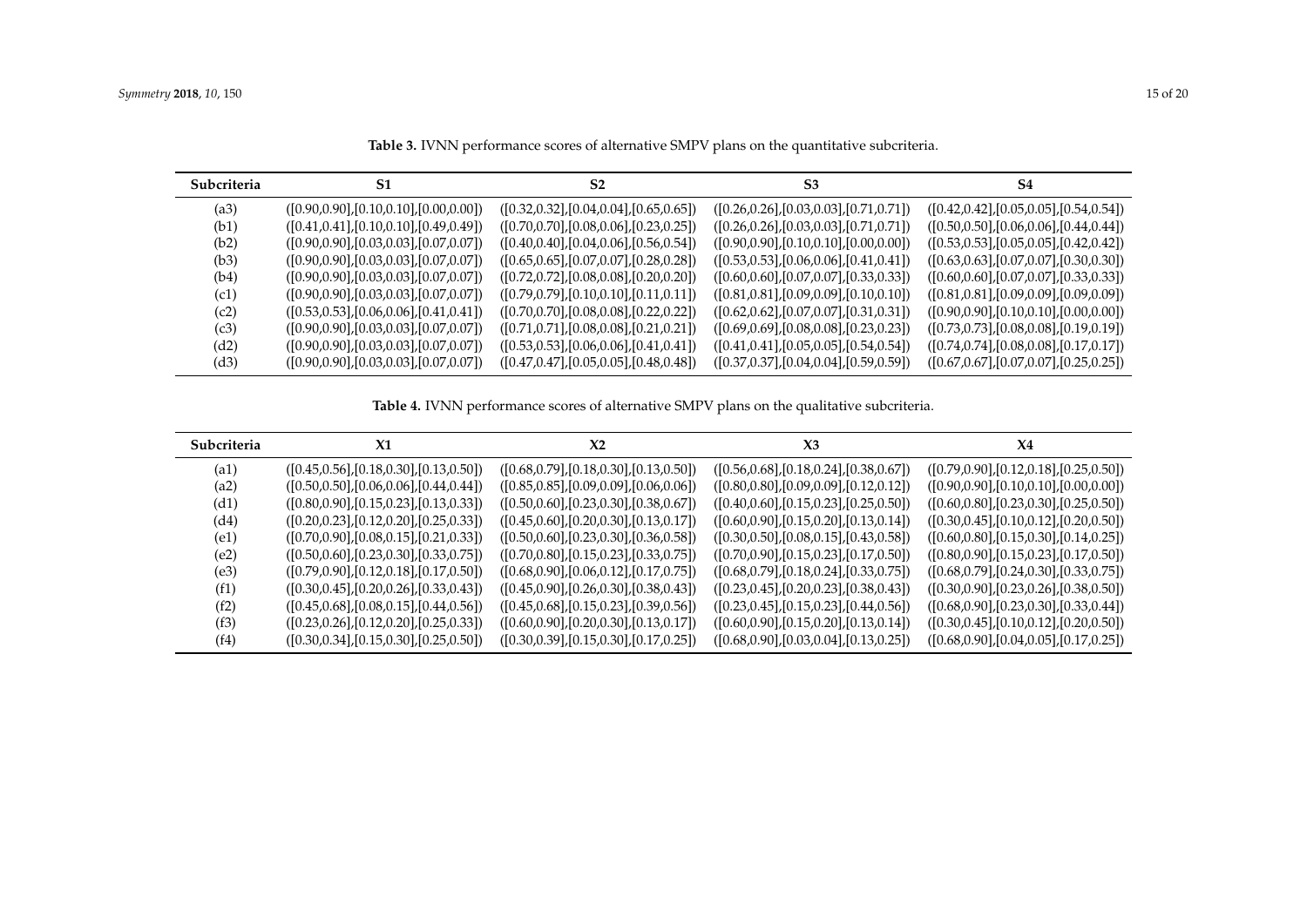Thirdly, based on the weight of the sub-criteria and the IVNN scores of each alternative on each subcriteria, the final composite scores were calculated by improved ELECTRIC III method. After being told that  $q_j$  is the indifference threshold,  $p_j$  is the preference threshold and  $v_j$  is the veto threshold, the experts group suggested that  $\sum s(a_i, a_k) - \sum s(a_k, a_i)$   $(k = 1, 2 \dots n)$ , respectively. The concordance index  $c(X_i, X_k)$  and the partial concordance index  $c_j(X_i, X_k)$  were calculated by Equations (26) and (27), as shown in Table [5.](#page-15-0) The discordance index  $d_j(X_i, X_k)$  was achieved by Equation (28), as shown in Table [6.](#page-16-0) Then, overall concordance and partial discordance indices was obtained by Equation (29) as shown in Table [7.](#page-16-1) Finally, the degree of credibility of the outranking relation was calculated by Equation (30), and the rankings of alternative X1, X2, X3, X4 was shown in Table [8.](#page-17-0)

From Table [8,](#page-17-0) the SMPV plan X1 of the Golden Resources shopping mall in Beijing is the optimal selection. The alternative X1 is particularly superior to other alternative plans in terms of the economy, photovoltaic array, and contribution criteria, while these three criteria weighed more than a half of the entire criteria weights, so there is no doubt that plan X1 obtained the best position. However, plan X1 performs badly in the risk and architectural elements criteria. Respectively, Plan X2 have strength on the economy, but are weak on photovoltaic criteria. Yet, plan X2 is much better than plan X3 and X4, so that it can be the stand-by choice.

<span id="page-15-0"></span>**Table 5.** The concordance index and the partial concordance index for each pair of SMPV plans.

|                 | a1   | a2   | a3       | b1   | b2             | b3             | b4       | c1   | c2   | c3   | d1           |
|-----------------|------|------|----------|------|----------------|----------------|----------|------|------|------|--------------|
| c(X1 > X2)      | 0.00 | 0.00 | 1.00     | 0.00 | 1.00           | 0.62           | 0.43     | 0.24 | 0.00 | 0.46 | 0.83         |
| $c(X1 \geq X3)$ | 0.05 | 0.00 | 1.00     | 0.36 | 0.00           | 0.92           | 0.74     | 0.20 | 0.00 | 0.50 | 0.61         |
| c(X1 > X4)      | 0.00 | 0.00 | 1.00     | 0.00 | 0.93           | 0.68           | 0.74     | 0.19 | 0.00 | 0.41 | 0.45         |
| $c(X2 \geq X1)$ | 0.26 | 0.85 | 0.00     | 0.70 | 0.00           | 0.00           | 0.00     | 0.00 | 0.41 | 0.00 | 0.00         |
| $c(X2 \geq X2)$ | 0.34 | 0.10 | 0.11     | 1.00 | 0.00           | 0.26           | 0.28     | 0.00 | 0.19 | 0.01 | 0.00         |
| $c(X2 \geq X3)$ | 0.00 | 0.00 | 0.00     | 0.47 | 0.00           | 0.02           | 0.28     | 0.00 | 0.00 | 0.00 | 0.00         |
| $c(X3 \geq X1)$ | 0.00 | 0.72 | 0.00     | 0.00 | 0.00           | 0.00           | 0.00     | 0.00 | 0.20 | 0.00 | 0.00         |
| $c(X3 \geq X2)$ | 0.00 | 0.00 | 0.00     | 0.00 | 1.00           | 0.00           | 0.00     | 0.01 | 0.00 | 0.00 | 0.19         |
| $c(X3 \geq X4)$ | 0.00 | 0.00 | 0.00     | 0.00 | 0.93           | 0.00           | 0.00     | 0.00 | 0.00 | 0.00 | 0.00         |
| $c(X4 \geq X1)$ | 0.44 | 0.99 | 0.00     | 0.19 | 0.00           | 0.00           | 0.00     | 0.00 | 0.92 | 0.00 | 0.00         |
| $c(X4 \geq X2)$ | 0.15 | 0.11 | 0.22     | 0.00 | 0.30           | 0.00           | 0.00     | 0.02 | 0.48 | 0.02 | 0.35         |
| $c(X4 \geq X3)$ | 0.52 | 0.24 | 0.37     | 0.59 | 0.00           | 0.21           | 0.00     | 0.00 | 0.69 | 0.05 | 0.13         |
|                 | d2   | d3   | d4       | e1   | e <sub>2</sub> | e <sub>3</sub> | f1       | f2   | f3   | f4   | $\mathsf{C}$ |
| $c(X1 \geq X2)$ | 0.91 | 1.00 | 0.00     | 0.74 | 0.00           | 0.12           | 0.00     | 0.03 | 0.00 | 0.00 | 0.38         |
| $c(X1 \geq X3)$ | 1.00 | 1.00 | 0.00     | 0.78 | 0.00           | 0.46           | 0.02     | 0.35 | 0.00 | 0.00 | 0.40         |
| $c(X1 \geq X4)$ | 0.37 | 0.55 | 0.00     | 0.14 | 0.00           | 0.54           | 0.00     | 0.00 | 0.00 | 0.00 | 0.32         |
| $c(X2 \geq X1)$ | 0.00 | 0.00 | 0.44     | 0.00 | 0.32           | 0.00           | 0.26     | 0.00 | 0.70 | 0.21 | 0.18         |
| $c(X2 \geq X2)$ | 0.28 | 0.23 | 0.00     | 0.01 | 0.00           | 0.30           | 0.32     | 0.29 | 0.00 | 0.00 | 0.19         |
| $c(X2 \geq X3)$ | 0.00 | 0.00 | 0.24     | 0.00 | 0.00           | 0.38           | 0.06     | 0.00 | 0.53 | 0.00 | 0.11         |
| $c(X3 \geq X1)$ | 0.00 | 0.00 | 0.85     | 0.00 | 0.66           | 0.00           | 0.00     | 0.00 | 0.81 | 1.00 | 0.19         |
| c(X3 > X2)      | 0.00 | 0.00 | 0.37     | 0.00 | 0.30           | 0.00           | 0.00     | 0.00 | 0.08 | 0.81 | 0.16         |
| $c(X3 \geq X4)$ | 0.00 | 0.00 | 0.65     | 0.00 | 0.00           | 0.05           | 0.00     | 0.00 | 0.65 | 0.00 | 0.13         |
| $c(X4 \geq X1)$ | 0.00 | 0.00 | 0.17     | 0.00 | 0.72           | 0.00           | 0.17     | 0.22 | 0.13 | 1.00 | 0.20         |
| $c(X4 \geq X2)$ | 0.51 | 0.49 | $0.00\,$ | 0.56 | 0.37           | $0.00\,$       | $0.00\,$ | 0.28 | 0.00 | 0.78 | 0.21         |
| $c(X4 \geq X3)$ | 0.82 | 0.75 | 0.00     | 0.61 | 0.03           | 0.00           | 0.22     | 0.60 | 0.00 | 0.00 | 0.25         |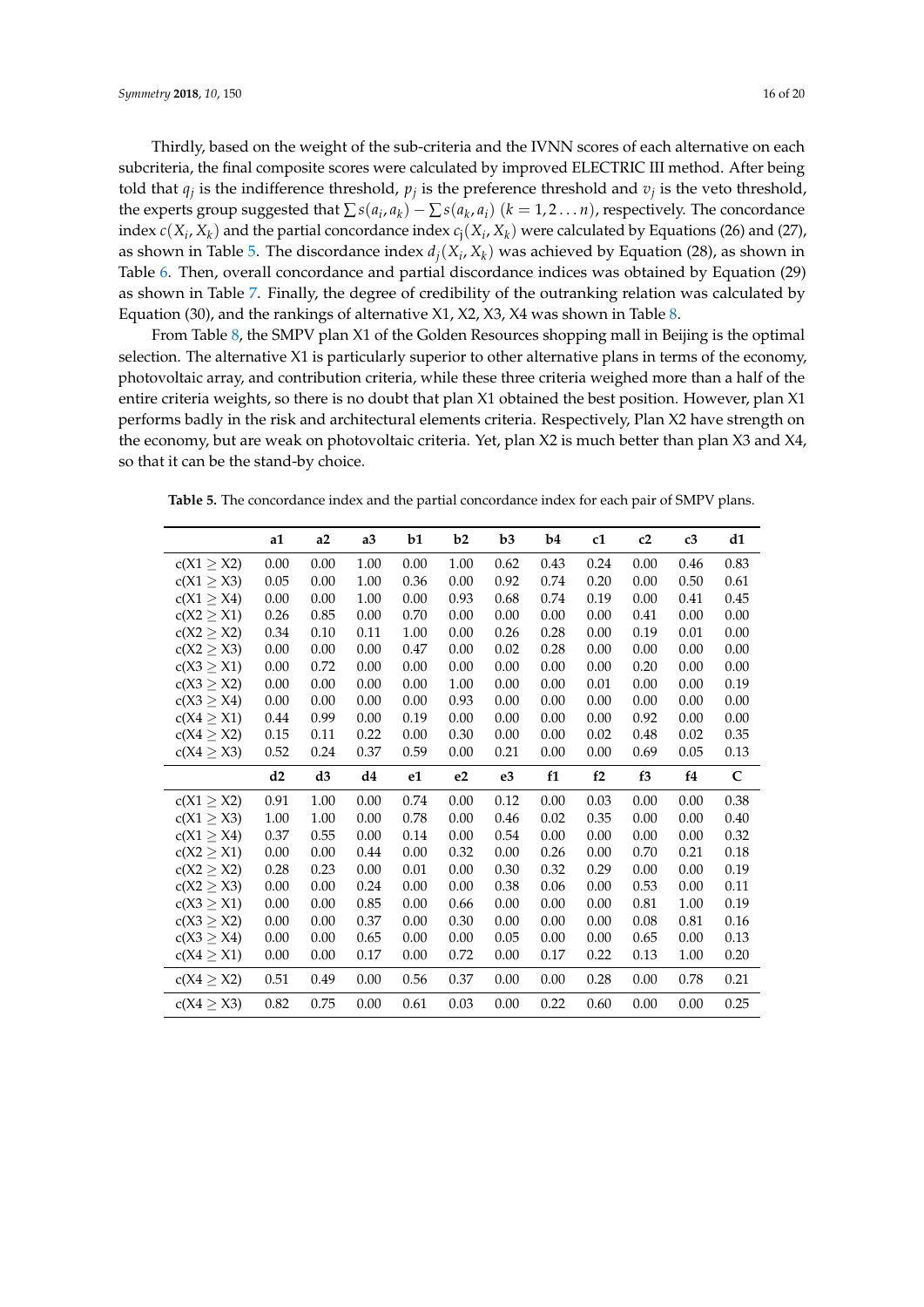<span id="page-16-0"></span>

| $d(Xi \geq Xj)$ | a1   | a2   | a3   | b1   | b2       | b3             | b4   | c1   | c2   | c3   | d1   |
|-----------------|------|------|------|------|----------|----------------|------|------|------|------|------|
| $d(X1 \geq X2)$ | 0.00 | 0.00 | 1.00 | 0.00 | 0.91     | 0.47           | 0.34 | 0.21 | 0.00 | 0.36 | 0.61 |
| $d(X1 \geq X3)$ | 0.08 | 0.00 | 1.00 | 0.30 | 0.02     | 0.68           | 0.56 | 0.19 | 0.00 | 0.39 | 0.46 |
| d(X1 > X4)      | 0.00 | 0.00 | 0.88 | 0.00 | 0.68     | 0.51           | 0.56 | 0.17 | 0.00 | 0.33 | 0.35 |
| $d(X2 \geq X1)$ | 0.22 | 0.63 | 0.00 | 0.52 | $0.00\,$ | 0.00           | 0.00 | 0.00 | 0.33 | 0.00 | 0.00 |
| d(X2 > X2)      | 0.28 | 0.11 | 0.12 | 0.80 | 0.00     | 0.23           | 0.24 | 0.00 | 0.17 | 0.05 | 0.00 |
| $d(X2 \geq X3)$ | 0.00 | 0.00 | 0.00 | 0.37 | 0.00     | 0.06           | 0.24 | 0.00 | 0.00 | 0.00 | 0.00 |
| $d(X3 \geq X1)$ | 0.00 | 0.54 | 0.00 | 0.00 | 0.02     | 0.00           | 0.00 | 0.00 | 0.18 | 0.00 | 0.00 |
| $d(X3 \geq X2)$ | 0.00 | 0.00 | 0.00 | 0.00 | 0.91     | 0.00           | 0.00 | 0.05 | 0.00 | 0.00 | 0.17 |
| d(X3 > X4)      | 0.00 | 0.00 | 0.00 | 0.00 | 0.68     | 0.00           | 0.02 | 0.01 | 0.00 | 0.00 | 0.00 |
| $d(X4 \geq X1)$ | 0.35 | 0.72 | 0.00 | 0.18 | 0.00     | 0.00           | 0.00 | 0.00 | 0.68 | 0.00 | 0.00 |
| d(X4 > X2)      | 0.15 | 0.12 | 0.20 | 0.00 | 0.25     | 0.00           | 0.00 | 0.06 | 0.37 | 0.06 | 0.29 |
| $d(X4 \geq X3)$ | 0.41 | 0.21 | 0.30 | 0.45 | 0.00     | 0.19           | 0.02 | 0.03 | 0.52 | 0.08 | 0.13 |
| $d(Xi \geq Xj)$ | d2   | d3   | d4   | e1   | e2       | e <sub>3</sub> | f1   | f2   | f3   | f4   |      |
| d(X1 > X2)      | 0.67 | 0.78 | 0.00 | 0.55 | 0.00     | 0.13           | 0.00 | 0.06 | 0.00 | 0.00 |      |
| $d(X1 \geq X3)$ | 0.89 | 0.96 | 0.00 | 0.58 | 0.00     | 0.36           | 0.06 | 0.29 | 0.00 | 0.00 |      |
| $d(X1 \geq X4)$ | 0.30 | 0.43 | 0.00 | 0.14 | 0.00     | 0.41           | 0.00 | 0.00 | 0.00 | 0.00 |      |
| $d(X2 \geq X1)$ | 0.00 | 0.00 | 0.35 | 0.00 | 0.27     | 0.00           | 0.23 | 0.00 | 0.52 | 0.19 |      |
| $d(X2 \geq X2)$ | 0.24 | 0.20 | 0.00 | 0.05 | 0.00     | 0.25           | 0.26 | 0.25 | 0.00 | 0.00 |      |
| $d(X2 \geq X3)$ | 0.00 | 0.00 | 0.21 | 0.00 | 0.00     | 0.31           | 0.09 | 0.00 | 0.41 | 0.00 |      |
| d(X3 > X1)      | 0.00 | 0.00 | 0.63 | 0.00 | 0.50     | 0.00           | 0.00 | 0.00 | 0.60 | 0.77 |      |
| $d(X3 \geq X2)$ | 0.00 | 0.00 | 0.30 | 0.00 | 0.25     | 0.00           | 0.00 | 0.00 | 0.10 | 0.60 |      |
| d(X3 > X4)      | 0.00 | 0.00 | 0.49 | 0.00 | 0.00     | 0.08           | 0.00 | 0.00 | 0.49 | 0.05 |      |
| $d(X4 \geq X1)$ | 0.00 | 0.00 | 0.16 | 0.00 | 0.54     | 0.00           | 0.16 | 0.19 | 0.13 | 0.75 |      |
| $d(X4 \geq X2)$ | 0.39 | 0.38 | 0.00 | 0.43 | 0.30     | 0.00           | 0.00 | 0.24 | 0.00 | 0.58 |      |
| $d(X4 \geq X3)$ | 0.61 | 0.56 | 0.00 | 0.46 | 0.07     | 0.00           | 0.20 | 0.46 | 0.00 | 0.00 |      |

**Table 6.** The discordance index for each pair of SMPV plans.

<span id="page-16-1"></span>

|  |  | <b>Table 7.</b> The overall concordance and partial discordance indices for each pair of SMPV plans. |  |  |  |  |  |  |  |  |
|--|--|------------------------------------------------------------------------------------------------------|--|--|--|--|--|--|--|--|
|--|--|------------------------------------------------------------------------------------------------------|--|--|--|--|--|--|--|--|

| $s(Xi \geq Xj)$ | a1   | a2   | a3       | b1   | b2             | b3   | b4   | c1   | c2   | c3   | d1          |
|-----------------|------|------|----------|------|----------------|------|------|------|------|------|-------------|
| $s(X1 \geq X2)$ | 1.62 | 1.67 | 0.00     | 1.67 | 0.15           | 0.88 | 1.10 | 1.32 | 1.67 | 1.07 | 0.64        |
| $s(X1 \geq X3)$ | 1.54 | 1.67 | 0.00     | 1.18 | 1.63           | 0.54 | 0.74 | 1.36 | 1.67 | 1.02 | 0.90        |
| $s(X1 \geq X4)$ | 1.48 | 1.48 | $0.18\,$ | 1.48 | 0.47           | 0.73 | 0.66 | 1.22 | 1.48 | 1.00 | 0.96        |
| $s(X2 \geq X1)$ | 0.95 | 0.45 | 1.22     | 0.58 | 1.22           | 1.22 | 1.22 | 1.22 | 0.82 | 1.22 | 1.22        |
| $s(X2 \geq X2)$ | 0.88 | 1.09 | 1.08     | 0.25 | 1.23           | 0.95 | 0.94 | 1.23 | 1.02 | 1.17 | 1.23        |
| $s(X2 \geq X3)$ | 1.12 | 1.12 | 1.12     | 0.70 | 1.12           | 1.05 | 0.85 | 1.12 | 1.12 | 1.12 | 1.12        |
| $s(X3 \geq X1)$ | 1.23 | 0.57 | 1.23     | 1.23 | 1.20           | 1.23 | 1.23 | 1.23 | 1.01 | 1.23 | 1.23        |
| $s(X3 \geq X2)$ | 1.19 | 1.19 | 1.19     | 1.19 | 0.10           | 1.19 | 1.19 | 1.13 | 1.19 | 1.19 | 0.98        |
| $s(X3 \geq X4)$ | 1.14 | 1.14 | 1.14     | 1.14 | 0.36           | 1.14 | 1.12 | 1.13 | 1.14 | 1.14 | 1.14        |
| $s(X4 \geq X1)$ | 0.82 | 0.34 | 1.25     | 1.03 | 1.25           | 1.25 | 1.25 | 1.25 | 0.40 | 1.25 | 1.25        |
| $s(X4 \geq X2)$ | 1.09 | 1.12 | 1.02     | 1.27 | 0.95           | 1.27 | 1.27 | 1.20 | 0.80 | 1.20 | 0.91        |
| s(X4 > X3)      | 0.79 | 1.06 | 0.94     | 0.73 | 1.33           | 1.08 | 1.30 | 1.29 | 0.64 | 1.22 | 1.16        |
| $s(Xi \geq Xj)$ | d2   | d3   | d4       | e1   | e <sub>2</sub> | e3   | f1   | f2   | f3   | f4   | $\mathbf s$ |
| $s(X1 \geq X2)$ | 0.55 | 0.36 | 1.67     | 0.75 | 1.67           | 1.45 | 1.67 | 1.56 | 1.67 | 1.67 | 0.38        |
| $s(X1 \geq X3)$ | 0.19 | 0.06 | 1.67     | 0.69 | 1.67           | 1.07 | 1.57 | 1.19 | 1.67 | 1.67 | 0.40        |
| $s(X1 \geq X4)$ | 1.04 | 0.85 | 1.48     | 1.27 | 1.48           | 0.87 | 1.48 | 1.48 | 1.48 | 1.48 | 0.32        |
| $s(X2 \geq X1)$ | 1.22 | 1.22 | 0.79     | 1.22 | 0.89           | 1.22 | 0.94 | 1.22 | 0.58 | 0.98 | 0.18        |
| $s(X2 \geq X2)$ | 0.94 | 0.98 | 1.23     | 1.16 | 1.23           | 0.92 | 0.91 | 0.93 | 1.23 | 1.23 | 0.19        |
| $s(X2 \geq X3)$ | 1.12 | 1.12 | 0.88     | 1.12 | 1.12           | 0.78 | 1.02 | 1.12 | 0.66 | 1.12 | 0.11        |
| $s(X3 \geq X1)$ | 1.23 | 1.23 | 0.46     | 1.23 | 0.62           | 1.23 | 1.23 | 1.23 | 0.49 | 0.28 | 0.19        |
| $s(X3 \geq X2)$ | 1.19 | 1.19 | 0.83     | 1.19 | 0.89           | 1.19 | 1.19 | 1.19 | 1.07 | 0.47 | 0.16        |
| $s(X3 \geq X4)$ | 1.14 | 1.14 | 0.58     | 1.14 | 1.14           | 1.06 | 1.14 | 1.14 | 0.58 | 1.09 | 0.13        |
| $s(X4 \geq X1)$ | 1.25 | 1.25 | 1.05     | 1.25 | 0.58           | 1.25 | 1.05 | 1.01 | 1.08 | 0.32 | 0.20        |
| $s(X4 \geq X2)$ | 0.77 | 0.79 | 1.27     | 0.72 | 0.89           | 1.27 | 1.27 | 0.97 | 1.27 | 0.54 | 0.21        |
| $s(X4 \geq X3)$ | 0.52 | 0.59 | 1.33     | 0.71 | 1.24           | 1.33 | 1.07 | 0.72 | 1.33 | 1.33 | 0.25        |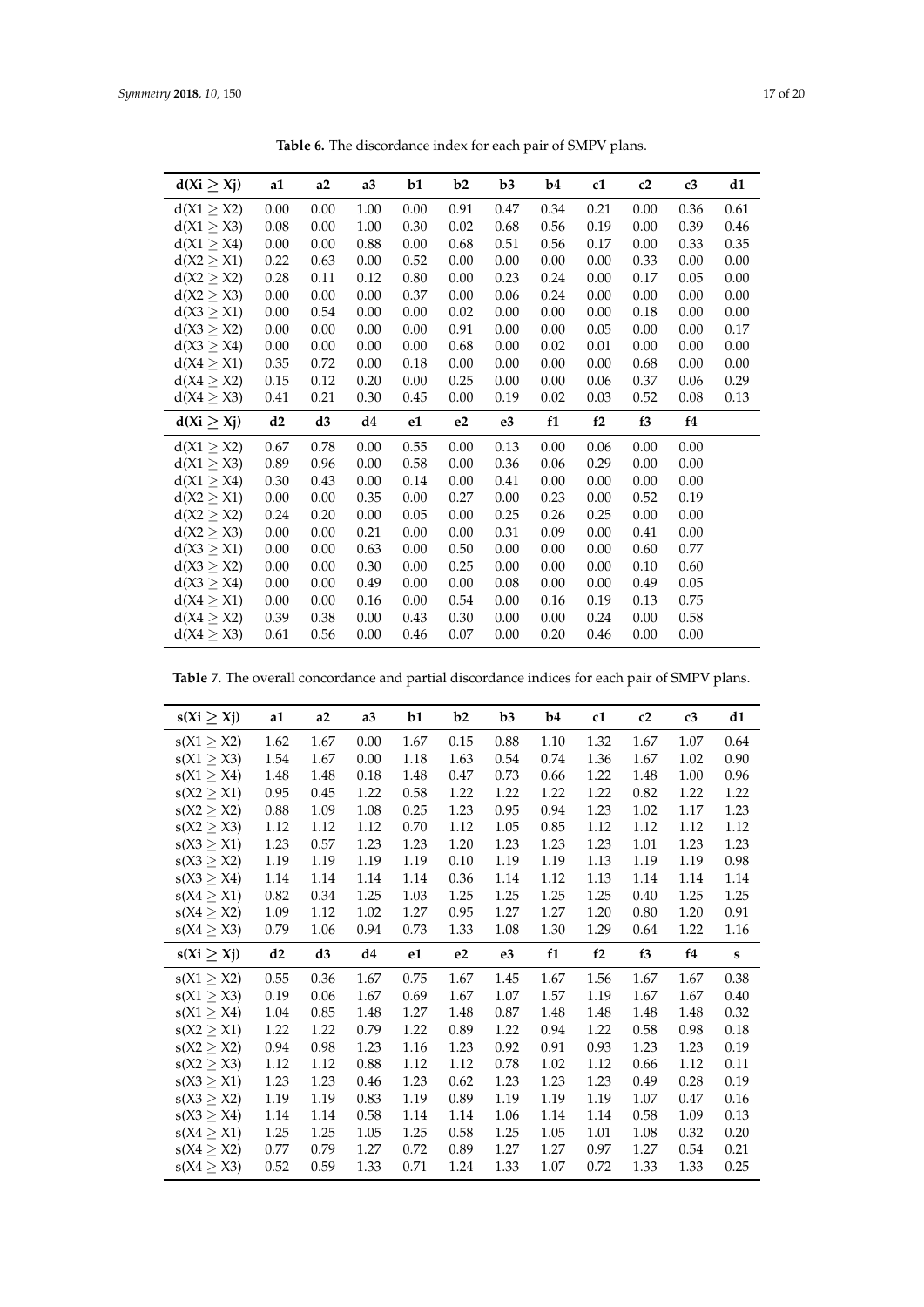| $\sum s(a_i \succ a_k)$ | $\sum s(a_k \succ a_i)$ | $\Delta S(a_i)$ |
|-------------------------|-------------------------|-----------------|
| 0.73                    | 0.29                    | 0.44            |
| 0.47                    | 0.37                    | 0.1             |
| 032                     | 0.39                    | $-0.07$         |
| 0.56                    | 1.02                    | $-0.47$         |
|                         |                         |                 |

<span id="page-17-0"></span>**Table 8.** Final composite scores and rankings of alternative SMPV plans.

The ranking order using ELECTRI III is  $X1 > X2 > X3 > X4$ . In order to check the validity of the results, TOPSIS and VIKOR methods were used to reorder the alternative SMPV plans as shown in Table [9.](#page-17-1) The result obtained by TOPSIS method is  $X1 > X4 > X3 > X2$ , while the result achieved by VIKOR method is  $X1 > X4 > X3 > X2$ . from these three rankings, alternative plan X1 is the optimal selection, no matter what method was used. That is to say, the alternative X1 is much better than the remaining alternatives, and there is no doubt in choosing X1 first. However, the rankings for X2, X3, and X4 are different between these three methods. There is the veto threshold, which indicates when the value of alternative Xi is lower than the value of alternative Xj, and the lower value exceeds the veto threshold, and it is not recognized that Xi is preferred to the Xj in general. However, it is the other term in TOPSIS method and VIKOR method, and some really bad performance in a certain criterion can be tolerated and remedied by other good performances in other criteria. In that case, an alternative with some fatal defect in a certain criterion of an alternative may be neglected, which leads to an unsatisfactory selection. When an alternative is vetoed better than the other alternative in ELECTRE III, it can still come out in front in the TOPSIS and VIKOR methods. That why the X2, X3, X4 ranked differently in TOPSIS and VIKOR methods.

**Table 9.** The rankings of SMPV plans using TOPSIS and VIKOR.

<span id="page-17-1"></span>

| Method         |      |       | <b>TOPSIS</b> |                 | <b>VIKOR</b> |      |       |          |  |  |
|----------------|------|-------|---------------|-----------------|--------------|------|-------|----------|--|--|
|                | V+   | $v -$ |               | <b>Rankings</b> | s            | r    | Q     | Rankings |  |  |
| X1             | 0.62 | 1.43  | 0.70          |                 | $-2.57$      | 0.12 | 0.00  |          |  |  |
| X <sub>2</sub> | 1.17 | 0.47  | 0.29          | 4               | 1.88         | 1.18 | 0.922 | 4        |  |  |
| X3             | 1.35 | 0.71  | 0.35          | 3               | $-1.74$      | 1.06 | 0.526 | っ        |  |  |
| X4             | 0.76 | 0.74  | 0.49          | C               | 2.74         | 1.01 | 0.919 | 3        |  |  |

## **6. Conclusions**

The selection of SMPV plan is crucial to the entire life of SMPV project. Although there has been some research on this issue, several questions still need addressing. Firstly, the interaction of the criteria lay in the evaluation criteria. Secondly, the loss of evaluation information exited in the information conversion process. Thirdly, the compensation problem between best and worst performance in diverse criteria was not easily to avoided.

In this paper, an integrated MCDM framework was proposed to address the SMPV plan selection problem. First of all, the compositive evaluation index was constructed, and the application of DEMATEL method helped analyze the internal influence and connection behind each criterion. From the influential network-relationship map, we discovered that the criteria (b) economy obtained the most importance but was vulnerable to other criteria as well as the (a) architectural element and (c) climate had significant direct impacts to the other four criteria. These three criteria should be the first for the decision maker to consider when selecting the SMPV plan. Then, the interval-valued neutrosophic set is utilized to express the imperfect knowledge of experts group. Since the application of IVNNS, the experts can clearly express their evaluation information, including their certainty, uncertainty, as well as hesitation attitude. Following this, an extended ELECTRE III method as an outstanding outranking method was applied, and it succeed in avoiding the compensation problem and obtaining the scientific result. In the case of China, the integrated method has been successfully applied to select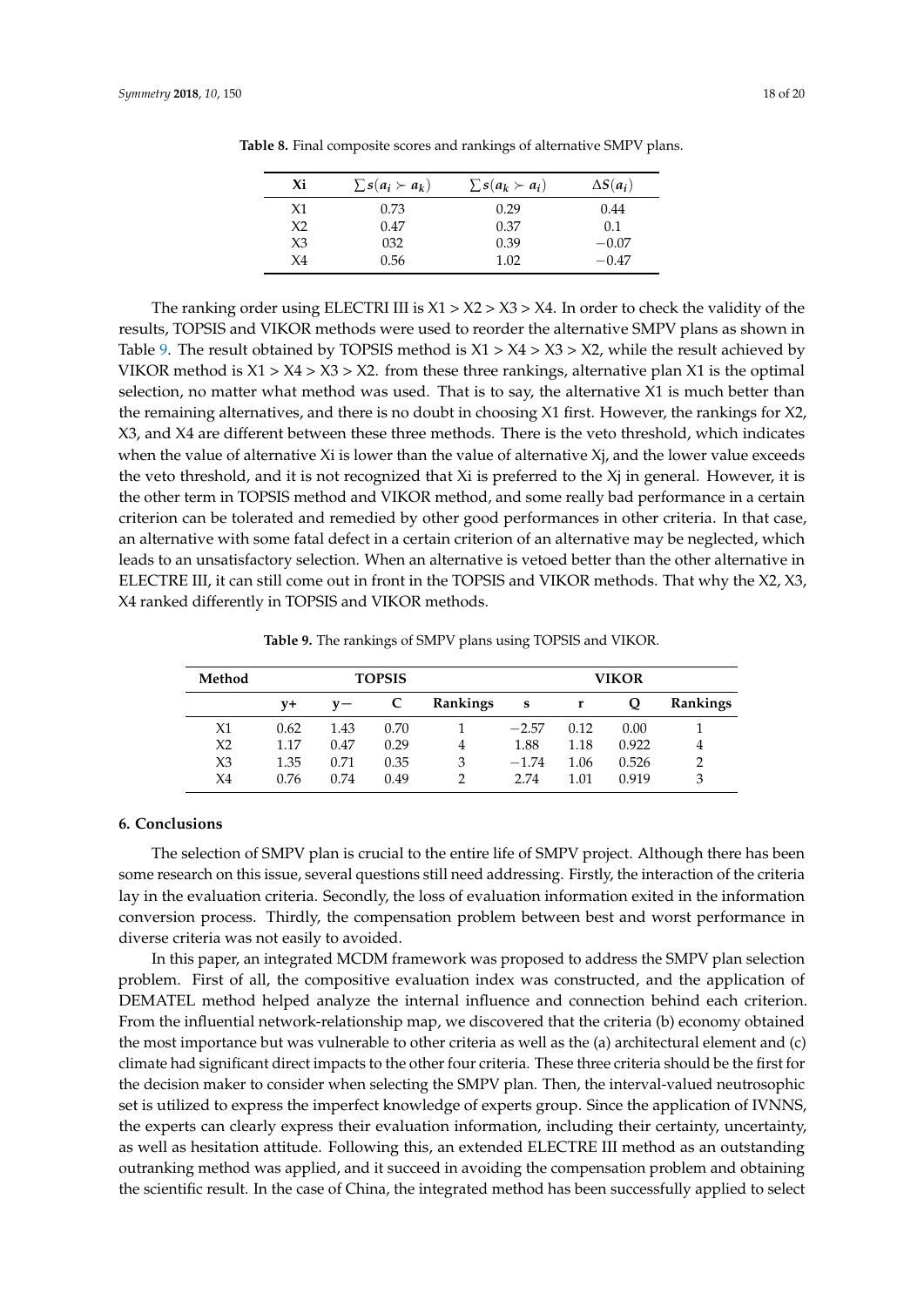the SMPV plan X1 as the optimal selection which is particularly superior to other alternative plans in terms of the economy, photovoltaic array, and contribution criteria. Also, the integrated method used maintained symmetry in the solar PV investment. Last but not least, a comparative analysis using TOPSIS method and VIKOR method was carried out, and alternative plan X1 ranks first at the same. The outcome certified the correctness and rationality of the results obtained from this paper.

Therefore, this study has not only served to evaluate the SMPV plans, it has also demonstrated how it is possible to combine IVNNS, DEMATEL method, and ELECTRE III method for application in handling MCDM problems in the field of solar energy.

**Author Contributions:** M.L. designed the decision framework of shopping mall photovoltaic plan selection, and studied the proposed method. Then, J.F. collected the relative data, calculated the result, and drafted the paper. Next, Y.L. adjusted the format of the paper and formatted the manuscript for submission.

**Conflicts of Interest:** The authors declare no conflict of interest.

# **References**

- <span id="page-18-0"></span>1. Zhang, L.; Wang, J.; Wen, H.; Fu, Z.; Li, X. Operating Performance, Industry Agglomeration and Its Spatial Characteristics of Chinese Photovoltaic Industry. *Renew. Sustain. Energy Rev.* **2016**, *65*, 373–386. [\[CrossRef\]](http://dx.doi.org/10.1016/j.rser.2016.07.010)
- <span id="page-18-1"></span>2. Sánchez-Lozano, J.M.; Teruel-Solano, J.; Soto-Elvira, P.L.; García-Cascales, M.S. Geographical Information Systems (GIS) and Multi-Criteria Decision Making (MCDM) Methods for the Evaluation of Solar Farms Locations: Case Study in South-Eastern Spain. *Renew. Sustain. Energy Rev.* **2013**, *24*, 544–556. [\[CrossRef\]](http://dx.doi.org/10.1016/j.rser.2013.03.019)
- <span id="page-18-2"></span>3. Zhang, L.; Zhou, P.; Newton, S.; Fang, J.; Zhou, D.; Zhang, L. Evaluating Clean Energy Alternatives for Jiangsu, China: An Improved Multi-Criteria Decision Making Method. *Energy* **2015**, *90*, 953–964. [\[CrossRef\]](http://dx.doi.org/10.1016/j.energy.2015.07.124)
- <span id="page-18-3"></span>4. Liu, P.; Yu, X. 2-Dimension Uncertain Linguistic Power Generalized Weighted Aggregation Operator and Its Application in Multiple Attribute Group Decision Making. *Knowl. Based Syst.* **2014**, *57*, 69–80. [\[CrossRef\]](http://dx.doi.org/10.1016/j.knosys.2013.12.009)
- <span id="page-18-4"></span>5. Kumar, A.; Sah, B.; Singh, A.R.; Deng, Y.; He, X.; Kumar, P.; Bansal, R.C. A Review of Multi Criteria Decision Making (MCDM) towards Sustainable Renewable Energy Development. *Renew. Sustain. Energy Rev.* **2017**, *69*, 596–609. [\[CrossRef\]](http://dx.doi.org/10.1016/j.rser.2016.11.191)
- <span id="page-18-5"></span>6. Cavallaro, F.; Zavadskas, E.K.; Streimikiene, D. Concentrated Solar Power (CSP) Hybridized Systems. Ranking Based on An Intuitionistic Fuzzy Multi-Criteria Algorithm. *J. Clean. Prod.* **2018**, *179*, 40416. [\[CrossRef\]](http://dx.doi.org/10.1016/j.jclepro.2017.12.269)
- <span id="page-18-6"></span>7. Peng, J.J.; Wang, J.Q.; Zhang, H.Y.; Chen, X.H. An Outranking Approach for Multi-Criteria Decision-Making Problems with Simplified Neutrosophic Sets. *Appl. Soft Comput.* **2014**, *25*, 336–346. [\[CrossRef\]](http://dx.doi.org/10.1016/j.asoc.2014.08.070)
- <span id="page-18-7"></span>8. Zhang, H.; Wang, J.; Chen, X. An Outranking Approach for Multi-Criteria Decision-Making Problems with Interval-Valued Neutrosophic Sets. *Neural Comput. Appl.* **2016**, *27*, 615–627. [\[CrossRef\]](http://dx.doi.org/10.1007/s00521-015-1882-3)
- <span id="page-18-8"></span>9. Bausys, R.; Zavadskas, E.K. Multicriteria Decision Making Approach by Vikor under Interval Neutrosophic Set Environment. *Econ. Comput. Econ. Cybern. Stud. Res.* **2017**, *49*, 33–48.
- <span id="page-18-9"></span>10. Zhang, H.Y.; Wang, J.Q.; Chen, X.H. Interval neutrosophic sets and their application in multicriteria decision making problems. *Sci. World J.* **2014**, *2014*, 645953. [\[CrossRef\]](http://dx.doi.org/10.1155/2014/645953) [\[PubMed\]](http://www.ncbi.nlm.nih.gov/pubmed/24695916)
- <span id="page-18-10"></span>11. Zavadskas, E.K.; Govindan, K.; Antucheviciene, J.; Turskis, Z. Hybrid Multiple Criteria Decision-Making Methods: A Review of Applications for Sustainability Issues. *Econ. Res.-Ekon. Istraž.* **2016**, *29*, 857–887. [\[CrossRef\]](http://dx.doi.org/10.1080/1331677X.2016.1237302)
- <span id="page-18-11"></span>12. Tsai, W.H.; Chou, W.C. Selecting Management Systems for Sustainable Development in Smes: A Novel Hybrid Model Based on DEMATEL, ANP, and ZOGP. *Expert Syst. Appl.* **2009**, *36*, 1444–1458. [\[CrossRef\]](http://dx.doi.org/10.1016/j.eswa.2007.11.058)
- <span id="page-18-12"></span>13. Xia, X.; Govindan, K.; Zhu, Q. Analyzing Internal Barriers for Automotive Parts Remanufacturers in China Using Grey-DEMATEL Approach. *J. Clean. Prod.* **2015**, *87*, 811–825. [\[CrossRef\]](http://dx.doi.org/10.1016/j.jclepro.2014.09.044)
- <span id="page-18-13"></span>14. George-Ufot, G.; Qu, Y.; Orji, I.J. Sustainable Lifestyle Factors Influencing Industries' Electric Consumption Patterns Using Fuzzy Logic and DEMATEL: The Nigerian Perspective. *J. Clean. Prod.* **2017**, *162*, 624–634. [\[CrossRef\]](http://dx.doi.org/10.1016/j.jclepro.2017.05.188)
- <span id="page-18-14"></span>15. Azzopardi, B.; Martinez-Cesena, E.A.; Mutale, J. Decision Support System for Ranking Photovoltaic Technologies. *IET Renew. Power Gener.* **2013**, *7*, 669–679. [\[CrossRef\]](http://dx.doi.org/10.1049/iet-rpg.2012.0174)
- <span id="page-18-15"></span>16. Matulaitis, V.; Straukaite, G.; Azzopardi, B.; Martinez-Cesena, E.A. Multi-Criteria Decision Making for PV ˙ Deployment on a Multinational Level. *Sol. Energy Mater. Sol. Cells* **2016**, *156*, 122–127. [\[CrossRef\]](http://dx.doi.org/10.1016/j.solmat.2016.02.015)